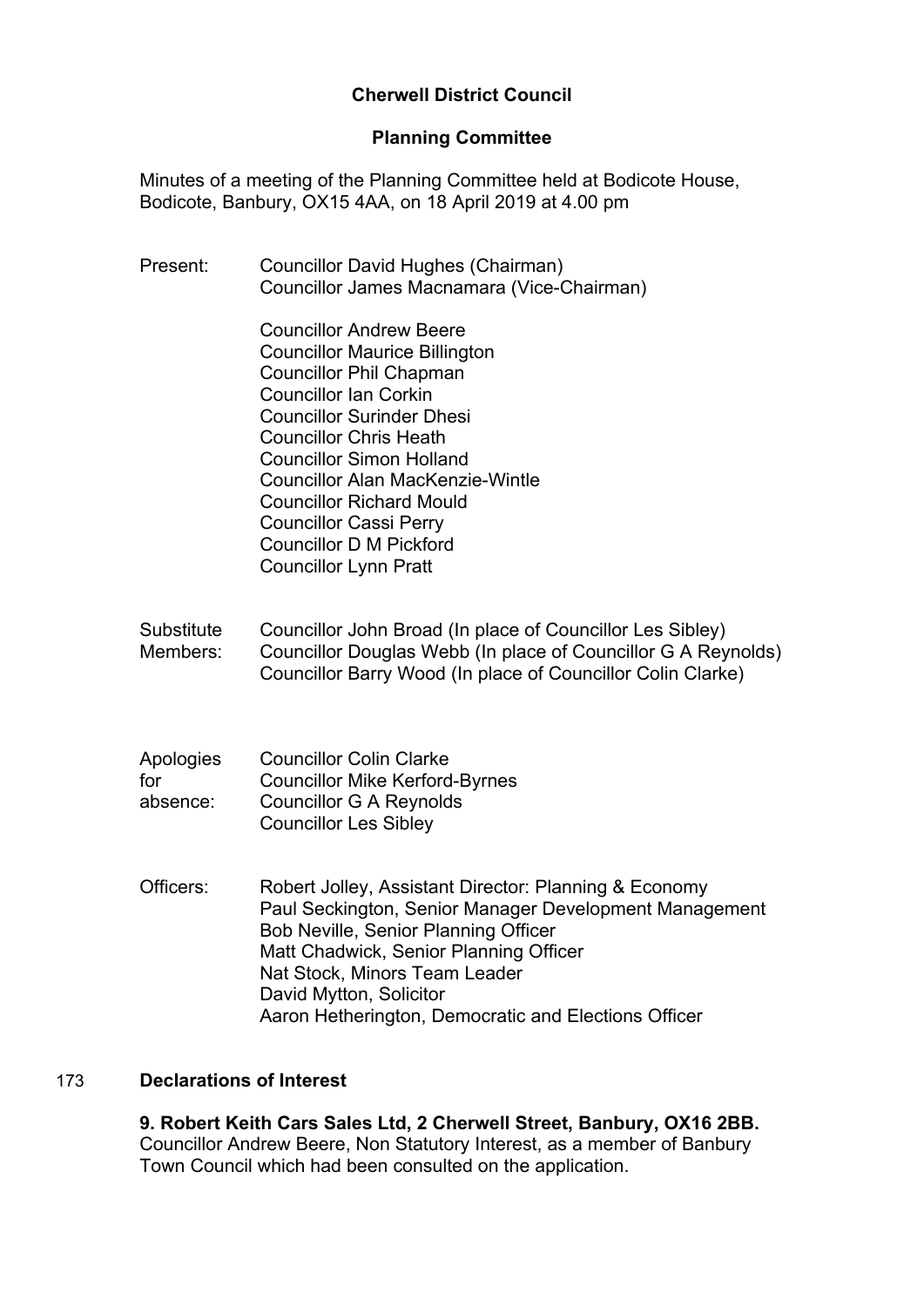Councillor Surinder Dhesi, Non Statutory Interest, as a member of Banbury Town Council which had been consulted on the application.

## **10. Land To The Rear Of 7 And 7A, High Street, Banbury.**

Councillor Andrew Beere, Non Statutory Interest, as a member of Banbury Town Council which had been consulted on the application.

Councillor Surinder Dhesi, Non Statutory Interest, as a member of Banbury Town Council which had been consulted on the application.

## 174 **Requests to Address the Meeting**

The Chairman advised that requests to address the meeting would be dealt with at each item.

## 175 **Urgent Business**

There were no items of urgent business.

#### 176 **Minutes**

The Minutes of the meeting held on 14 March 2019 were agreed as a correct record and signed by the Chairman.

## 177 **Chairman's Announcements**

The Chairman made the following announcement:

1. Under the Openness of Local Government Bodies Regulations 2014, members of the public were permitted to film, broadcast and report on the meeting, subject to the efficient running of the meeting not being affected.

## 178 **Proposed Pre-Committee Site Visits (if any)**

There were no pre-Committee site visits proposed.

# 179 **OS Parcel 4300 North of Shortlands and South of High Rock, Hook Norton Road, Sibford Ferris**

The Committee considered application 18/01894/OUT for outline planning permission with all matters reserved for up to 25 dwellings with associated open space, parking and sustainable drainage at OS Parcel 4300 North of Shortlands and South of High Rock, Hook Norton Road, Sibford Ferris for Land & Partners Limited.

Ginny Bennett, Sibford Parish Council and Duncan Chadwick, on behalf of the Sibford Action Group, addressed the committee in objection to the application.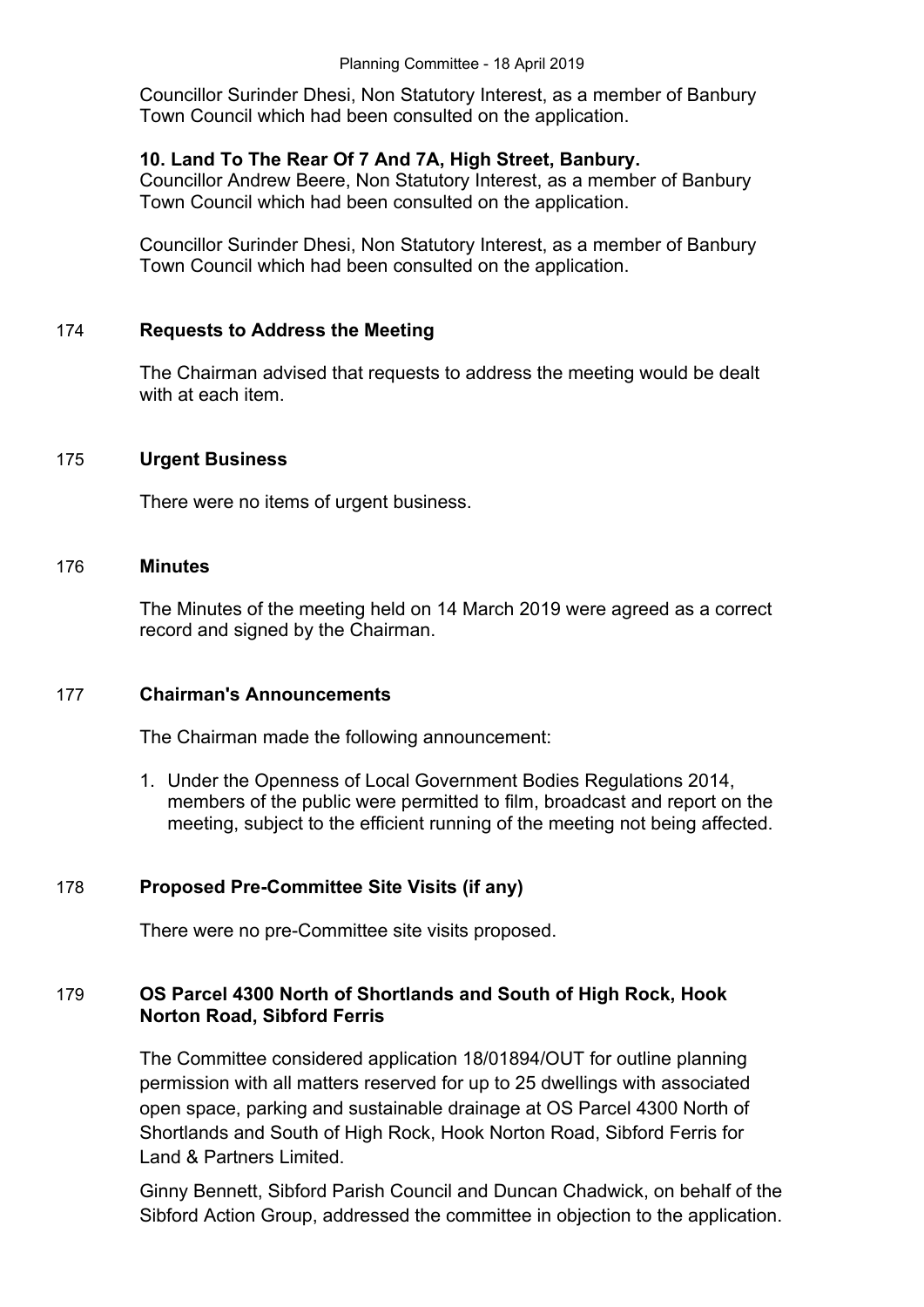Jonathan Harbottle, the applicants agent, addressed the committee in support to the application.

Councillor Chapman proposed that application 18/01894/OUT be refused as the application is contrary to Policies ESD1, Villages 1 and Villages 2 of the Cherwell Local Plan 2011-2031 Part 1, Saved Policy H18 of the Cherwell Local Plan 1996 and Government guidance contained within the National Planning Policy Framework. Councillor Webb seconded the proposal.

In reaching their decision the committee considered the officer's report and presentation.

## **Resolved**

That application 18/01894/OUT be refused for the following reasons:

- 1. By reason of its scale and the relative sustainability of Sibford Ferris, and taking into account the number of dwellings already permitted across the Category A villages, and Cherwell District Council's ability to demonstrate a 5 year housing land supply, which exceeds the requirement for a 3 year housing land supply, the proposed development is considered to be unnecessary, disproportionate, undesirable and unsustainable development that would undermine the housing strategy in the Cherwell Local Plan Part 1 which seeks to distribute new housing to the most sustainable locations having regard to such matters as public services and facilities, transport and employment. This would be contrary to Policies ESD1, Villages 1 and Villages 2 of the Cherwell Local Plan 2011-2031 Part 1, Saved Policy H18 of the Cherwell Local Plan 1996 and Government guidance contained within the National Planning Policy Framework.
- 2. By virtue of its extension beyond the built limits of the village on a greenfield site and in an area of Grade 2 (very good) agricultural land and its visual impact on the rural character and appearance of the locality, the proposed development would cause unacceptable harm to the character and appearance of the area, open rural countryside and rural edge of village setting, failing to reinforce local distinctiveness. The proposal is therefore contrary to Policies ESD13, ESD15 and Villages 2 of the Cherwell Local Plan 2011-2031 Part 1, saved Policy C28 of the Cherwell Local Plan 1996 and Government guidance contained within the National Planning Policy Framework.
- 3. In the absence of the completion of a satisfactory Planning Obligation, the Local Planning Authority is not convinced that the necessary infrastructure directly required as a result of this development, in the interests of supporting the sustainability of the village and the development, and in the interests of safeguarding public infrastructure and securing on site future maintenance arrangements, will be provided. This would be contrary to Policies INF1, PSD1, BSC10 and BSC11 of the Cherwell Local Plan 2011-2031 Part 1 and Government guidance contained within the National Planning Policy Framework.

# 180 **Robert Keith Cars Sales Ltd, 2 Cherwell Street, Banbury, OX16 2BB**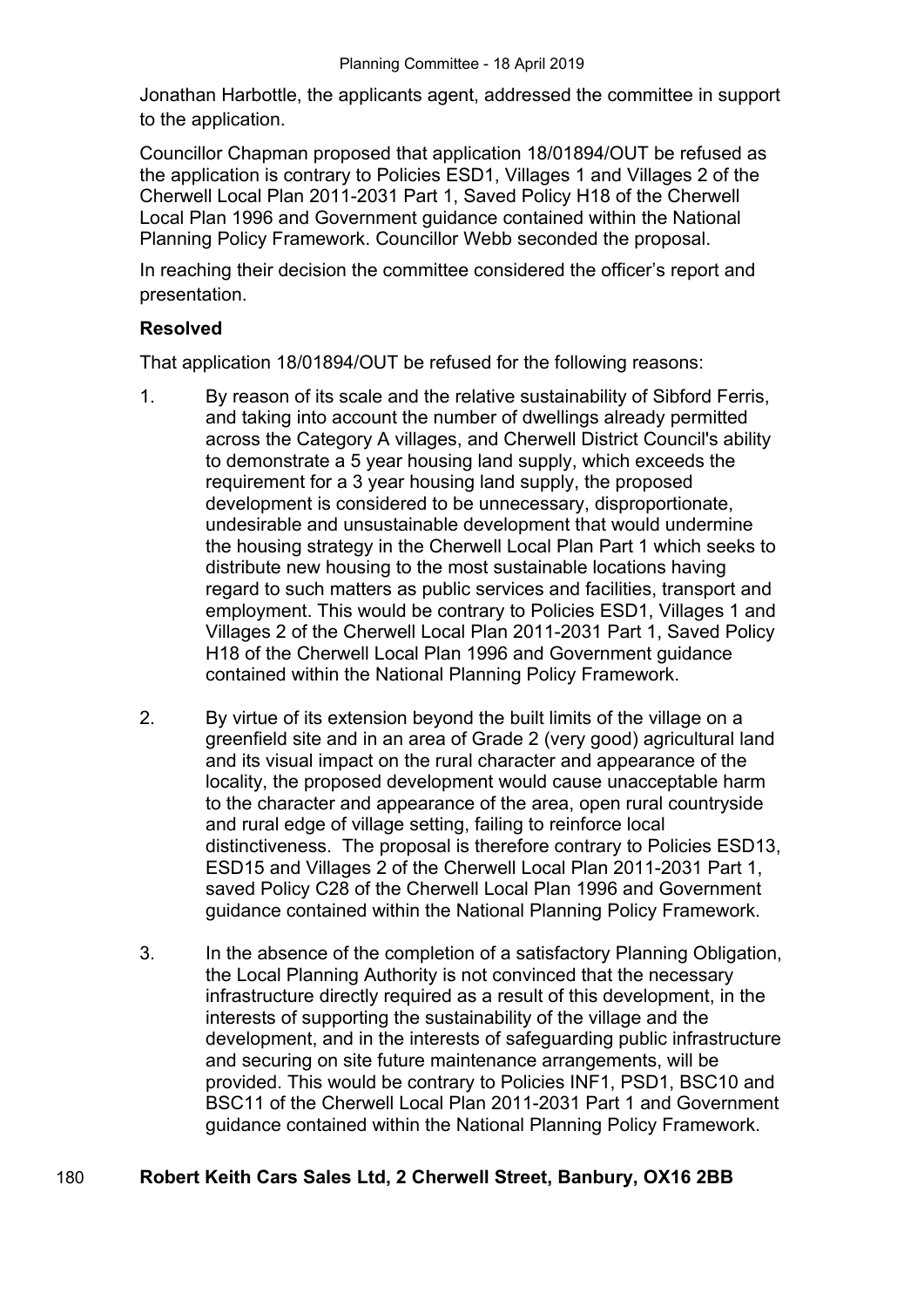The Committee considered application 18/01569/F for the redevelopment of site for mixed use development comprising 19 apartments, commercial space and associated cycle and bin storage facilities at Robert Keith Cars Sales Ltd, 2 Cherwell Street, Banbury, OX16 2BB for Darlow Hemphill Ltd.

Nathan Maddox, the applicants agent, addressed the committee in support to the application.

In reaching their decision, the committee considered the officers' report and presentation.

## **Resolved**

That application 18/01569/F be approved and that authority be delegated to the Assistant Director for Planning and Economy to grant permission, subject to the receipt of statisfactory construction traffic management plan and subject to the conditions set out below (and any amendments to those conditions as deemed necessary) and the completion of a planning obligation under section 106 of the Town and Country Planning Act 1990, as substituted by the Planning and Compensation Act 1991, to secure the following (and any amendments as deemed necessary):

a) Payment of a financial contribution towards off site sports and recreation provision and community facilities in the locality as outlined at paragraph 9.41.

## **CONDITIONS**

Time Limit

1. The development to which this permission relates shall be begun not later than the expiration of three years beginning with the date of this permission.

## Compliance with Plans

2. Except where otherwise stipulated by conditions attached to this permission, the development shall be carried out strictly in accordance with the following plans and documents: Application forms, Noise Assessment (version 2 – 12/3/19), Flood Risk, SUDS and Foul Drainage Assessment (P18-049, dated: 22.03.19) and drawing number 477.LN.001 (Location Plan), 477.LN.002 Rev A (Proposed Block Plan), 477.PL.000 Rev U (Proposed Ground Floor Plan), 477.PL001 Rev V (Proposed First Floor Plan), 477.PL.002 Rev V (Proposed Second Floor Plan), 477.PL.03 Rev U (Proposed Third Floor Plan), 477.PL.005 Rev E (Proposed Roof Plan), 477.PL.200 Rev W (Proposed Front Elevation), 477.PL.201 Rev P (Proposed Rear Elevation) and 477.PL.202 Rev C (Propose Side Elevations)

## Levels

3. No development shall take place until details of all finished floor levels in relation to existing and proposed site levels and to the adjacent buildings have been submitted to and approved in writing by the Local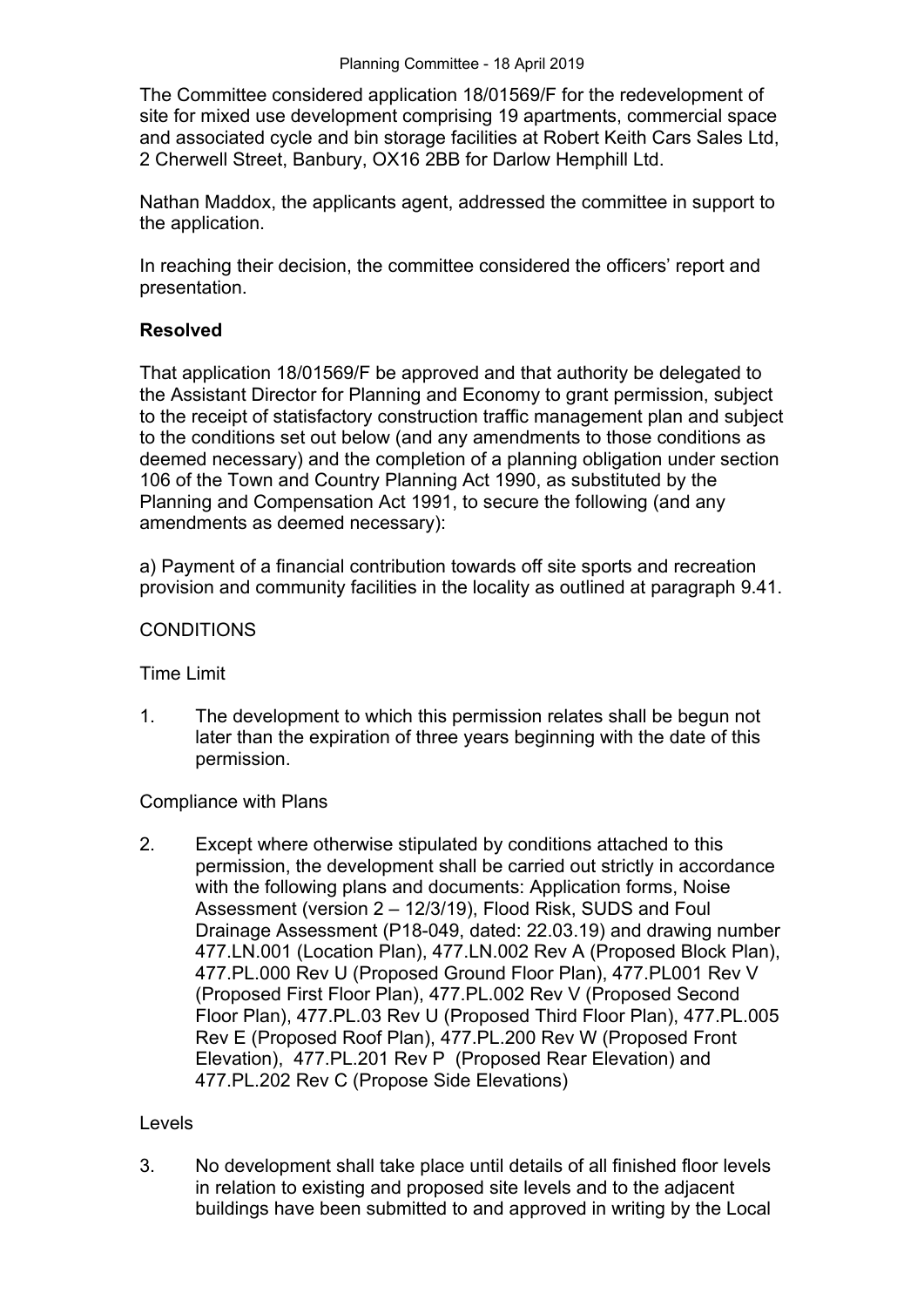Planning Authority. The development hereby permitted shall be constructed in accordance with the approved levels.

Construction Traffic Management Plan

4. Prior to the commencement of development, a construction traffic management plan shall be submitted to and approved in writing by the Local Planning Authority. Thereafter, construction shall be carried out in accordance with the approved details.

#### Construction Environmental Management Plan

Prior to the commencement of the development, a Construction Environment Management Plan (CEMP), which shall include details of the measures to be taken to ensure construction works do not adversely affect residential properties on, adjacent to or surrounding the site together with details of the consultation and communication to be carried out with local residents shall be submitted to and approved in writing by the Local Planning Authority. Thereafter the development shall be carried out in accordance with approved CEMP.

Land Contamination Desk Study / Site Walkover

5. No part of the development hereby permitted shall take place until a desk study and site walk over to identify all potential contaminative uses on site, and to inform the conceptual site model has been carried out by a competent person and in accordance with DEFRA and the Environment Agency's 'Model Procedures for the Management of Land Contamination, CLR 11' and has been submitted to and approved in writing by the Local Planning Authority. No development shall take place until the Local Planning Authority has given its written approval that it is satisfied that no potential risk from contamination has been identified.

Land Contamination Intrusive Investigation

6. If a potential risk from contamination is identified as a result of the work carried out under condition 5, prior to the commencement of the development hereby permitted, a comprehensive intrusive investigation in order to characterise the type, nature and extent of contamination present, the risks to receptors and to inform the remediation strategy proposals shall be documented as a report undertaken by a competent person and in accordance with DEFRA and the Environment Agency's 'Model Procedures for the Management of Land Contamination, CLR 11' and submitted to and approved in writing by the Local Planning Authority. No development shall take place unless the Local Planning Authority has given its written approval that it is satisfied that the risk from contamination has been adequately characterised as required by this condition.

Land Contamination Remediation Scheme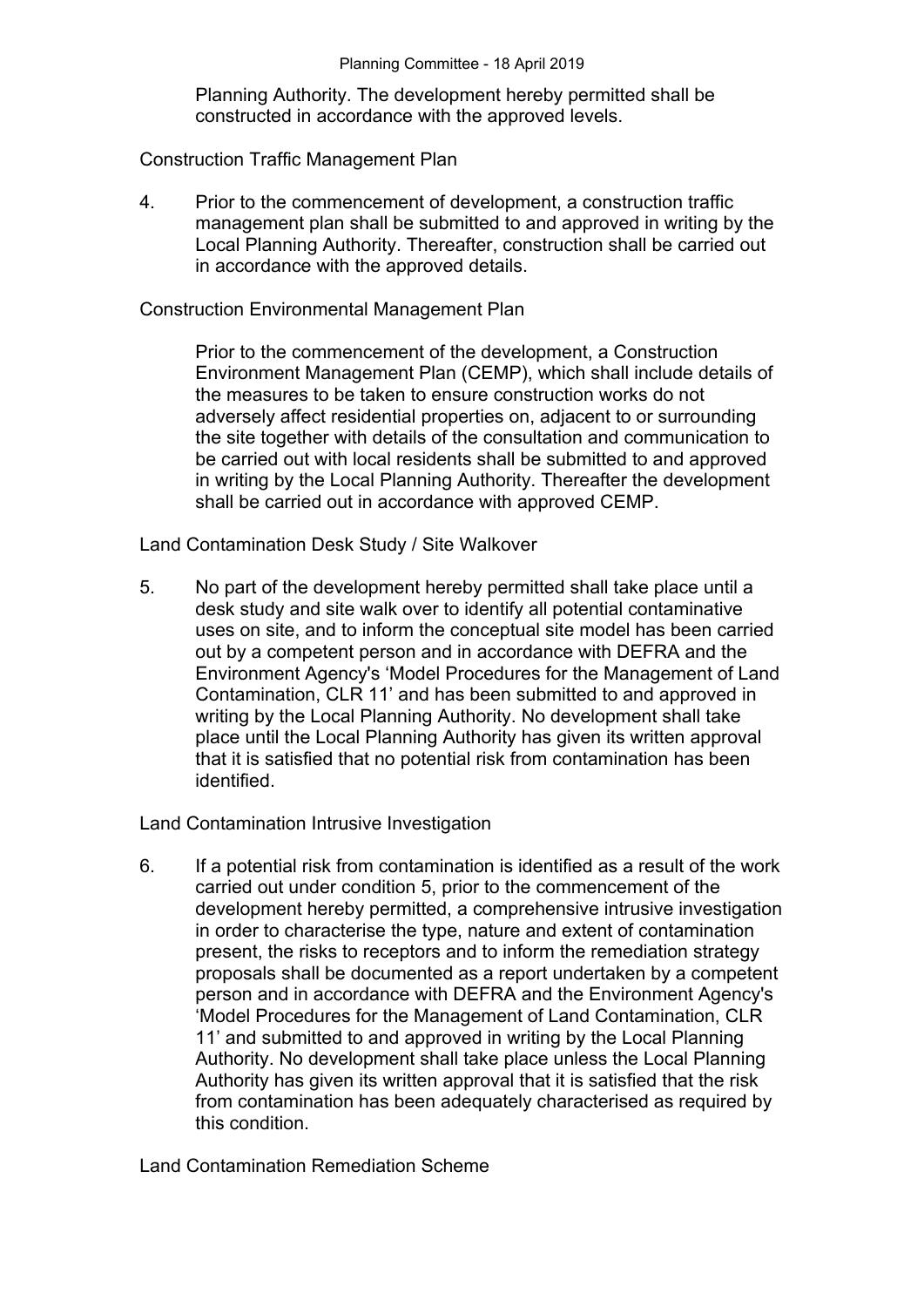7. If contamination is found by undertaking the work carried out under condition 6, prior to the commencement of the development hereby permitted, a scheme of remediation and/or monitoring to ensure the site is suitable for its proposed use shall be prepared by a competent person and in accordance with DEFRA and the Environment Agency's 'Model Procedures for the Management of Land Contamination, CLR 11' and submitted to and approved in writing by the Local Planning Authority. No development shall take place until the Local Planning Authority has given its written approval of the scheme of remediation and/or monitoring required by this condition.

#### Land Contamination Remediation Works

8. If remedial works have been identified in condition 7, the development shall not be occupied until the remedial works have been carried out in accordance with the scheme approved under condition 7. A verification report that demonstrates the effectiveness of the remediation carried out must be submitted to and approved in writing by the Local Planning Authority.

## Sustainable Construction

9. Prior to the commencement of any works associated with the construction of a dwelling, details of the means by which all dwellings will be designed and constructed to achieve an energy performance standard equivalent to a 19% improvement in carbon reductions on 2013 Part L of the Building Regulations (unless a different standard is agreed with the local planning authority) shall be submitted to and approved in writing by the local planning authority. The development shall thereafter be carried out in accordance with the approved details and no dwelling occupied until it has been constructed in accordance with the approved energy performance measures.

## **Biodiversity**

10. A method statement for enhancing the biodiversity of the site shall be submitted to and approved in writing by the Local Planning Authority prior to the development reaching slab level. Thereafter, the biodiversity enhancement measures approved shall be carried out prior to occupation and retained in accordance with the approved details.

## Noise report

11. Prior to any development above slab level a noise report should be provided and approved in writing by the local planning authority that demonstrate how all habitable rooms within the dwellings hereby permitted will achieve the noise levels specified in BS8233:2014 (Guidance on sound insulation and noise reduction for buildings) for indoor noise levels. Thereafter, and prior to the first occupation of the dwellings, the dwellings shall be insulated and maintained in accordance with the approved details.

#### Drainage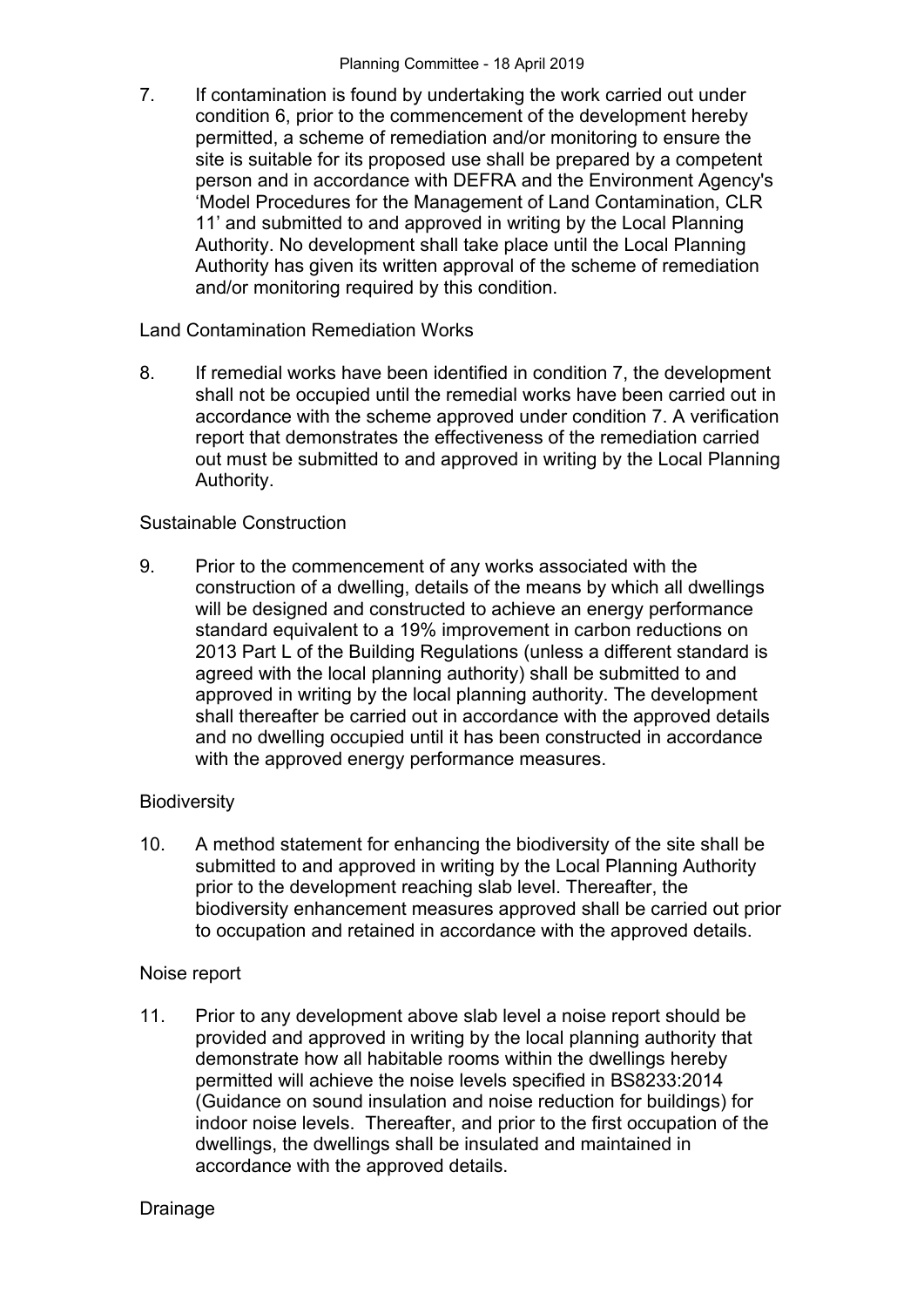12. The development hereby permitted by shall be carried out in accordance with the approved Flood Risk Assessment (FRA) < 24.8.18 / Mixed Use Development, Cherwell Street,(P18-049) / Simpson Consulting Engineers and the following mitigation measures detailed within the FRA:

• Limiting the surface water run-off generated by the 100-year critical storm (with a 40 % allowance for Climate Change) to 2.0 l/s (and not greater than 9.3 l/s) so that it will provide betterment to the existing run-off from the developed site and not increase the risk of flooding off-site. (As shown on Drawing Ref P18-049 :SK01 A of the FRA)

• Use of underground attenuation tank SuDS to provide attenuation storage (Para 9.10 Table 6 of the FRA)

• A SuDS Management and Maintenance Plan (based on the principles outlined in Para 9.20 of the FRA). This will be based on the principles identified in Para 9.20 of the FRA and associated schedule in Appendix N. In addition to those principles, the applicant shall submit a management plan to the local planning authority to be approved in writing identify the party responsible for maintenance of each element of the SuDS prior to any works above slab level. The Management Plan will include a Site Plan identifying the location of each element of the drainage scheme, including access points, maintenance access easements and outfalls. Maintenance operational areas are to be identified and shown on the plans, to ensure there is room to gain access to the asset, and maintain it with appropriate plant.

The mitigation measures shall be fully implemented prior to the first occupation of the development and subsequently in accordance with the timing / phasing arrangements embodied within the scheme, or within any other period as may subsequently be agreed, in writing, by the local planning authority

## Landscaping

13. Unless an alternative time frame is agreed in writing by the developer and the Local Planning Authority, no development shall commence above slab level unless a scheme for landscaping the site has been submitted to and approved in writing by the Local Planning Authority which shall include:-

(a) details of the proposed tree and shrub planting including their species, number, sizes and positions, together with grass seeded/turfed areas and written specifications (including cultivation and other operations associated with plant and grass establishment i.e. depth of topsoil, mulch etc.),

(b) details of the hard landscaping including hard surface areas, pavements, pedestrian areas and steps.

The hard landscape elements shall be implemented prior to the first occupation of the development and shall be retained as such thereafter. The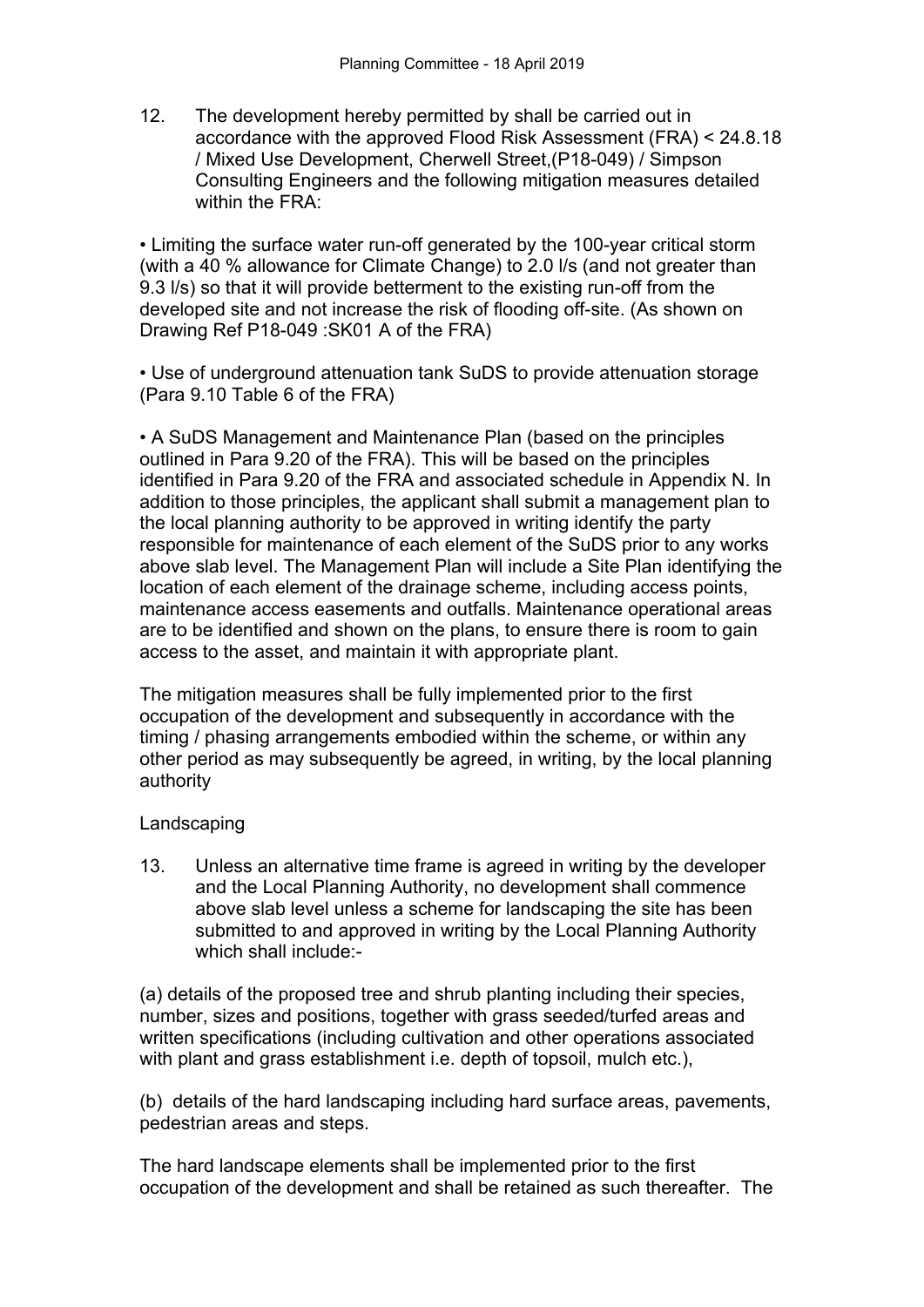soft landscape elements shall be implemented by the end of the first planting season following the first occupation of the development.

### Architectural detailing

14. Notwithstanding the details shown on the approved plans, further details of the architectural detailing of the exterior of the development (including stone banding, brick bonds, etc.) together with the eaves and verge treatment shall be submitted to and approved in writing by the Local Planning Authority prior to the construction of the building above slab level. The development shall thereafter be carried out in accordance with the approved details and shall be retained as such thereafter.

## Shop fronts

15. Prior to the installation of any shop front full details plans of the shop fronts shall be submitted and approved in writing by the local planning authority. The development shall thereafter be carried out in accordance with the approved details prior to the first occupation of the building and shall be retained as such thereafter.

## Schedule of materials

16. A schedule of materials and finishes to be used in the external walls and roof(s) of the building shall be submitted to and approved in writing by the Local Planning Authority prior to commencement of those works. The development shall thereafter be completed in accordance with the approved details and shall be retained as such thereafter.

## Brick Sample Panel

17. The external walls of the building shall be constructed in brickwork, of a type, colour, texture, face bond and pointing which is in accordance with sample panels (minimum 1 metre squared in size) which shall be constructed on site to be inspected and approved in writing by the Local Planning Authority before the commencement of the brickwork. The sample panels shall be constructed in a position that is protected and readily accessible for viewing in good natural daylight from a distance of 3 metres. The panel shall be retained on site for the duration of the construction contract.

## Sample of roof materials

18. Samples of the slates to be used in the covering of the roof of the buildings shall be submitted to and approved in writing by the Local Planning Authority prior to prior to the construction of the building above eaves level. The development shall be carried out in accordance with the samples so approved and shall be retained as such thereafter.

#### Window and door details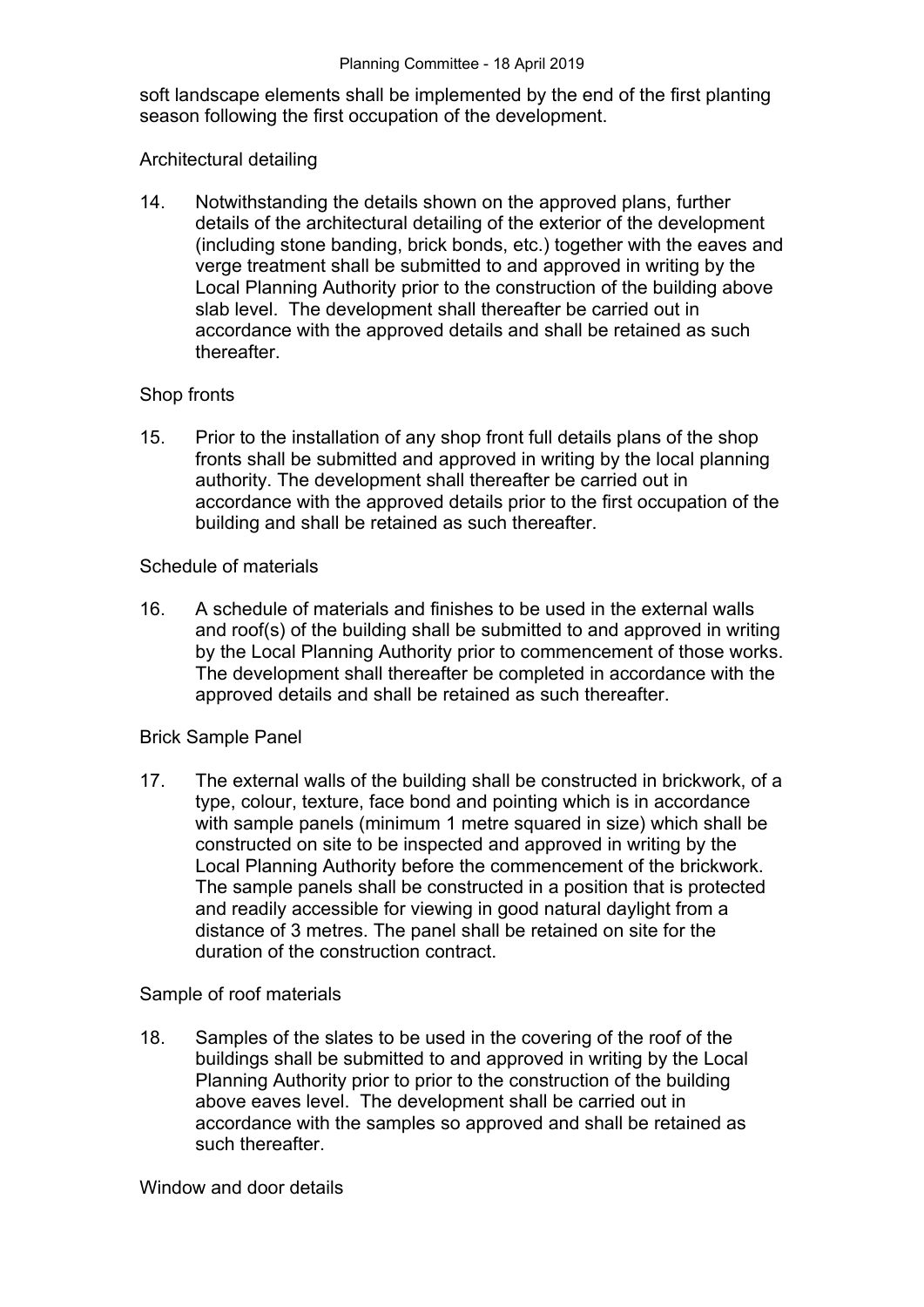19. Notwithstanding the details on the submitted plans, details of the construction, including cross sections, cill, headers, reveal and colour / finish of the proposed windows and doors to a scale of not less than 1:10 shall be submitted to and approved in writing by the Local Planning Authority prior to commencement of that work. The development shall be carried out in accordance with the approved details and shall be retained as such thereafter.

## Obscure glazing

20. Prior to the installation of any window a plan indicating which windows shall be fitted with obscured glass shall be submitted and approved in writing with the local planning authority. The development shall thereafter be carried out in accordance with the approved details prior to the first occupation of the development and shall be permanently retained as such thereafter.

## Boundary treatments

21. Full details of the enclosures along all boundaries and within the site shall be submitted to and approved in writing by the Local Planning Authority prior to the commencement of those works. The approved means of enclosure shall be erected prior to the first occupation of any of the buildings and shall be permanently retained as such thereafter.

## Cycle Parking Provision

22. Prior to the first use or occupation of the development hereby permitted, details of the covered cycle parking facilities shall be submitted to and approved in writing by the Local Planning Authority. Thereafter, the covered cycle parking facilities shall be provided prior to the first occupation of the building and permanently retained and maintained for the parking of cycles in connection with the development.

## Travel Information Packs

23. Prior to first occupation a Travel Information Pack shall be submitted to and approved by the Local Planning Authority. The first residents of each dwelling shall be provided with a copy of the approved Travel Information Pack

## Bin stores

24. Prior to first occupation of the building the bins stores as shown on the approved plans shall be provided in accordance with those approved details and permanently retained as ancillary to development.

## Rainwater goods

25. All rainwater gutters and downpipes, etc. shall be cast iron or aluminium manufacture and painted black unless alternative details are otherwise first approved in writing by the Local Planning Authority.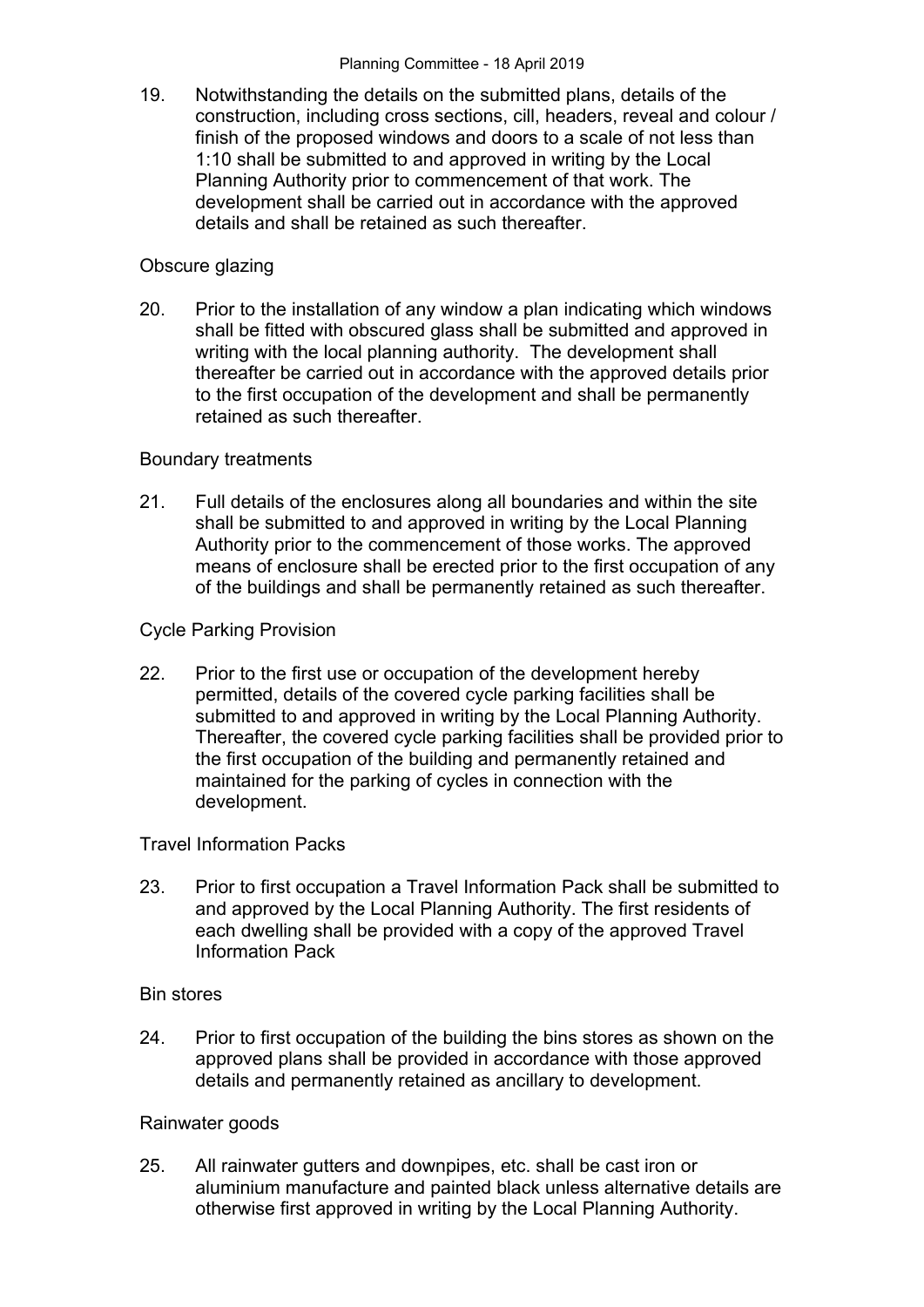## Water Efficiency

26. No dwelling shall be occupied until it has been constructed to ensure that it achieves a water efficiency limit of 110 litres person/day and shall continue to accord with such a limit thereafter.

## Exclusion of fencing/ walls to frontage

27. Notwithstanding the provisions of Class A of Part 2, Schedule 2 of the Town and Country Planning (General Permitted Development) (England) Order 2015 (or any order revoking or re-enacting or amending that order) no gate, fence, wall or other means of enclosure shall be erected, constructed or placed in front of the front wall of any buildings and the highway at any time, without the grant of further specific planning permission from the Local Planning Authority.

# 181 **Land To The Rear Of 7 And 7A, High Street, Banbury**

The Committee considered application 18/00487/F for a Part three storey, part two storey development of 14 flats with ground floor commercial units, on land to rear on 7 High Street and car parking area to rear accessed from George Street at Land To The Rear Of 7 And 7A, High Street, Banbury for Gigo Leisure Ltd.

Roger Cummings, the applicant's agent, addressed the committee in support to the application.

In reaching their decision, the considered the officer's report, presentation, written update and the address of the public speaker.

## **Resolved**

That application 18/00487/F be approved and that authority be delegated to the Assistant Director for Planning and Economy to grant permission, subject to the conditions set out below (and any amendments to those conditions as deemed necessary) and the completion of a planning obligation under section 106 of the Town and Country Planning Act 1990, as substituted by The Planning and Compensation Act 1991, to secure the following (and any amendments as deemed necessary):

a) Provision of 40% affordable housing on site

b) Payment of a financial contribution towards off site sports, recreation provision and community facilities in the locality as detailed at paragraph 9.40 above.

CONDITIONS

Time Limit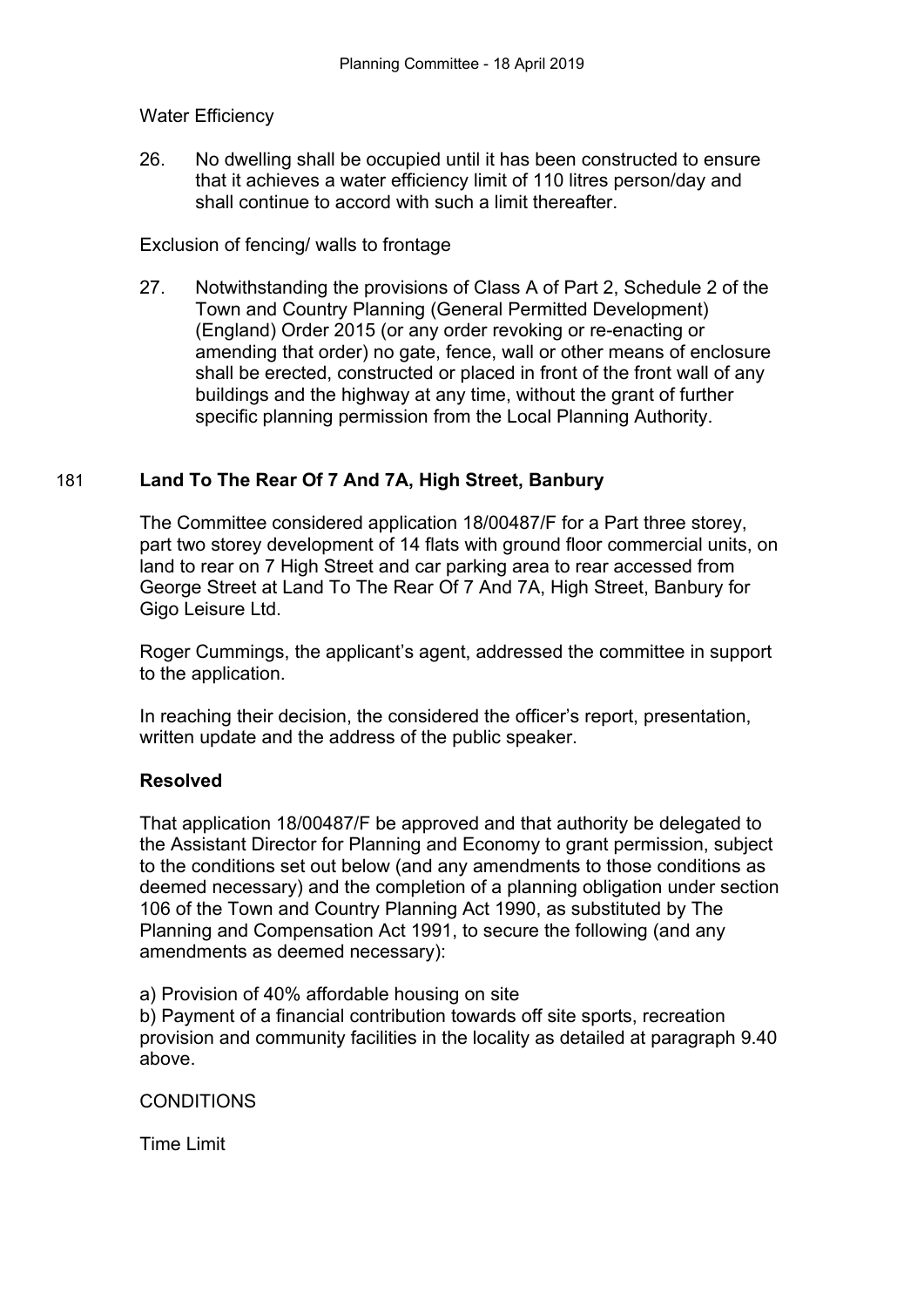1. The development to which this permission relates shall be begun not later than the expiration of three years beginning with the date of this permission.

Compliance with Plans

2. Except where otherwise stipulated by conditions attached to this permission, the development shall be carried out strictly in accordance with the following plans and documents: TBC

## Archaeology

3. Prior to any demolition and the commencement of the development a Archaeological Written Scheme of Investigation relating to the application site area shall be submitted to and approved in writing by the Local Planning Authority. Following the approval of the Written Scheme of Investigation referred to above, and prior to any demolition on the site and the commencement of the development (other than in accordance with the agreed Written Scheme of Investigation), a staged programme of archaeological evaluation and mitigation shall be carried out by the commissioned archaeological organisation in accordance with the approved Written Scheme of Investigation. The programme of work shall include all processing, research and analysis necessary to produce an accessible and useable archive and a full report for publication which shall be submitted to the Local Planning Authority.

#### Levels

4. No development shall take place until details of all finished floor levels in relation to existing and proposed site levels and to the adjacent buildings have been submitted to and approved in writing by the Local Planning Authority. The development hereby permitted shall be constructed in accordance with the approved levels.

## Drainage

- 5. Development shall not begin until a surface water drainage scheme for the site, based on sustainable drainage principles and an assessment of the hydrological and hydro-geological context of the development, has been submitted to and approved in writing by the local planning authority. The scheme shall subsequently be implemented in accordance with the approved details before the development is completed. The scheme shall also include:
	- Discharge Rates
	- Discharge Volumes
	- Maintenance and management of SUDS features
	- Infiltration in accordance with BRE365 (including seasonal monitoring and recording of groundwater levels)
	- Detailed drainage layout with pipe numbers
	- Network drainage calculations
	- Phasing
	- Flood Flow Routing in exceedance conditions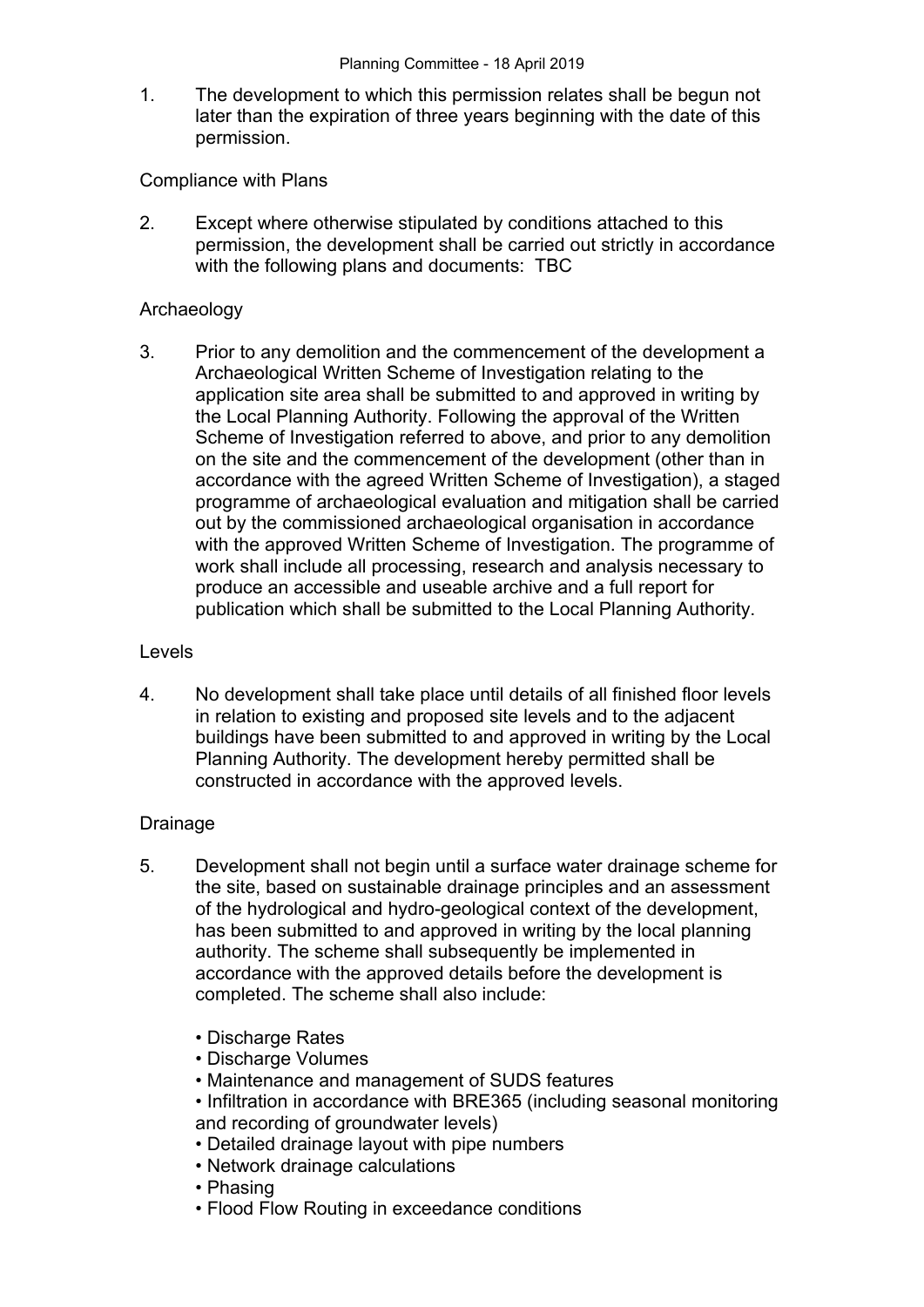• No private drainage into the existing or proposed adoptable highway drainage system.

## Construction Traffic Management Plan

6. Prior to the commencement of development, a construction traffic management plan shall be submitted to and approved in writing by the Local Planning Authority. Thereafter, construction shall be carried out in accordance with the approved details.

#### Access details

7. Prior to the commencement of the development hereby approved, full details of the means of access between the land and the highway, including, position, layout, construction, drainage and vision splays shall be submitted to and approved in writing by the Local Planning Authority. Thereafter, the means of access shall be constructed and retained in accordance with the approved details.

## Land Contamination Desk Study / Site Walkover

8. No part of the development hereby permitted shall take place until a desk study and site walk over to identify all potential contaminative uses on site, and to inform the conceptual site model has been carried out by a competent person and in accordance with DEFRA and the Environment Agency's 'Model Procedures for the Management of Land Contamination, CLR 11' and has been submitted to and approved in writing by the Local Planning Authority. No development shall take place until the Local Planning Authority has given its written approval that it is satisfied that no potential risk from contamination has been identified.

Land Contamination Intrusive Investigation

9. If a potential risk from contamination is identified as a result of the work carried out under condition 8, prior to the commencement of the development hereby permitted, a comprehensive intrusive investigation in order to characterise the type, nature and extent of contamination present, the risks to receptors and to inform the remediation strategy proposals shall be documented as a report undertaken by a competent person and in accordance with DEFRA and the Environment Agency's 'Model Procedures for the Management of Land Contamination, CLR 11' and submitted to and approved in writing by the Local Planning Authority. No development shall take place unless the Local Planning Authority has given its written approval that it is satisfied that the risk from contamination has been adequately characterised as required by this condition.

Land Contamination Remediation Scheme

10. If contamination is found by undertaking the work carried out under condition 9, prior to the commencement of the development hereby permitted, a scheme of remediation and/or monitoring to ensure the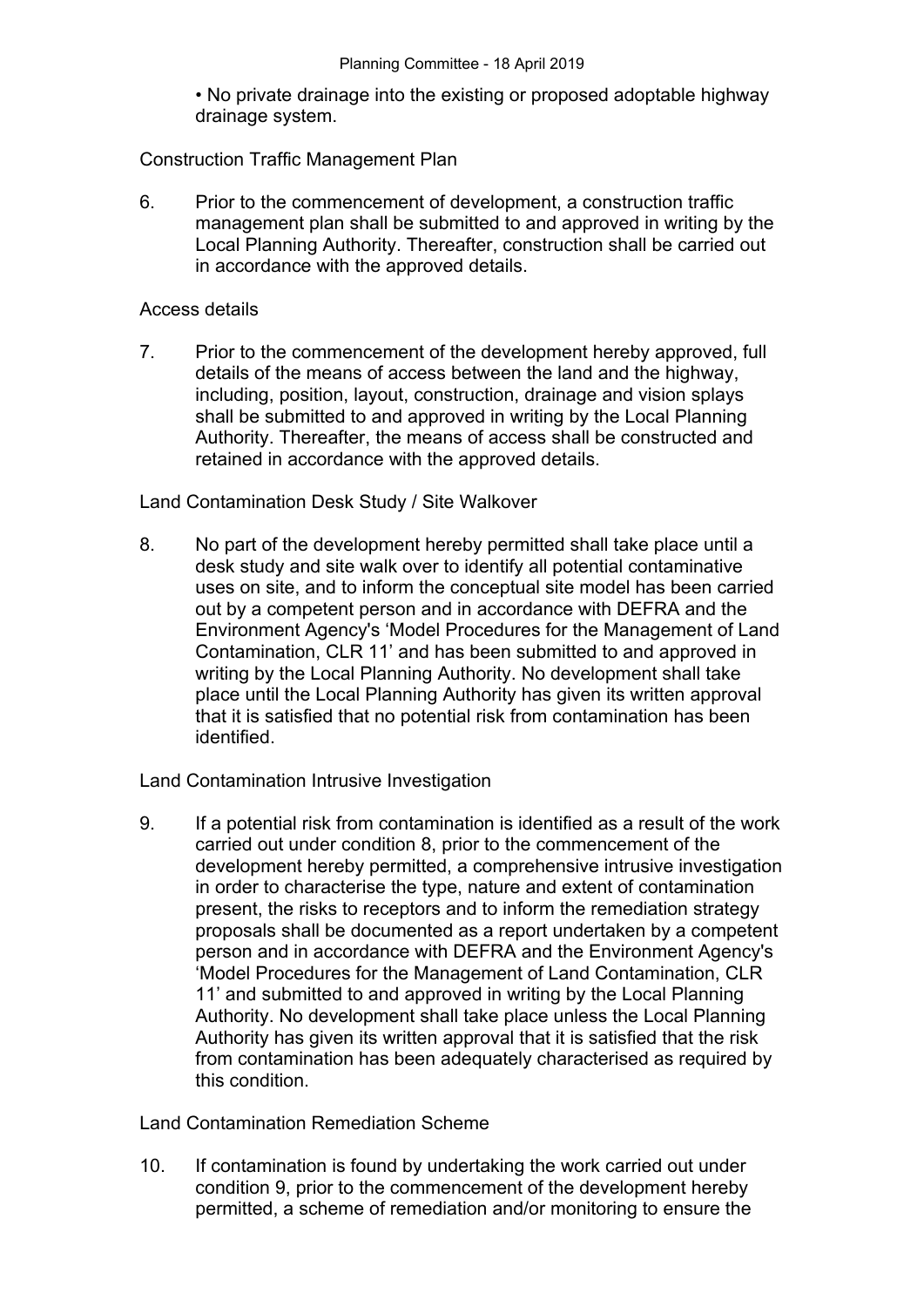site is suitable for its proposed use shall be prepared by a competent person and in accordance with DEFRA and the Environment Agency's 'Model Procedures for the Management of Land Contamination, CLR 11' and submitted to and approved in writing by the Local Planning Authority. No development shall take place until the Local Planning Authority has given its written approval of the scheme of remediation and/or monitoring required by this condition.

## Land Contamination Remediation Works

11. If remedial works have been identified in condition 10, the development shall not be occupied until the remedial works have been carried out in accordance with the scheme approved under condition 10. A verification report that demonstrates the effectiveness of the remediation carried out must be submitted to and approved in writing by the Local Planning Authority.

## Sustainable Construction

12. Prior to the commencement of any works associated with the construction of a dwelling, details of the means by which all dwellings will be designed and constructed to achieve an energy performance standard equivalent to a 19% improvement in carbon reductions on 2013 Part L of the Building Regulations (unless a different standard is agreed) shall be submitted to and approved in writing by the local planning authority. The development shall thereafter be carried out in accordance with the approved details and no dwelling occupied until it has been constructed in accordance with the approved energy performance measures.

## **Biodiversity**

13. A method statement for enhancing the biodiversity of the site shall be submitted to and approved in writing by the Local Planning Authority prior to the development reaching slab level. Thereafter, the biodiversity enhancement measures approved shall be carried out prior to occupation and retained in accordance with the approved details.

#### Noise report

14. Prior to any development above slab level a noise report should be provided and approved in writing by the local planning authority that demonstrate how all habitable rooms within the dwellings hereby permitted will achieve the noise levels specified in BS8233:2014 (Guidance on sound insulation and noise reduction for buildings) for indoor noise levels. Thereafter, and prior to the first occupation of the dwellings, the dwellings shall be shall be insulated and maintained in accordance with the approved details.

## Hard landscaping

15. Unless an alternative time frame is agreed in writing by the developer and the Local Planning Authority, no development shall commence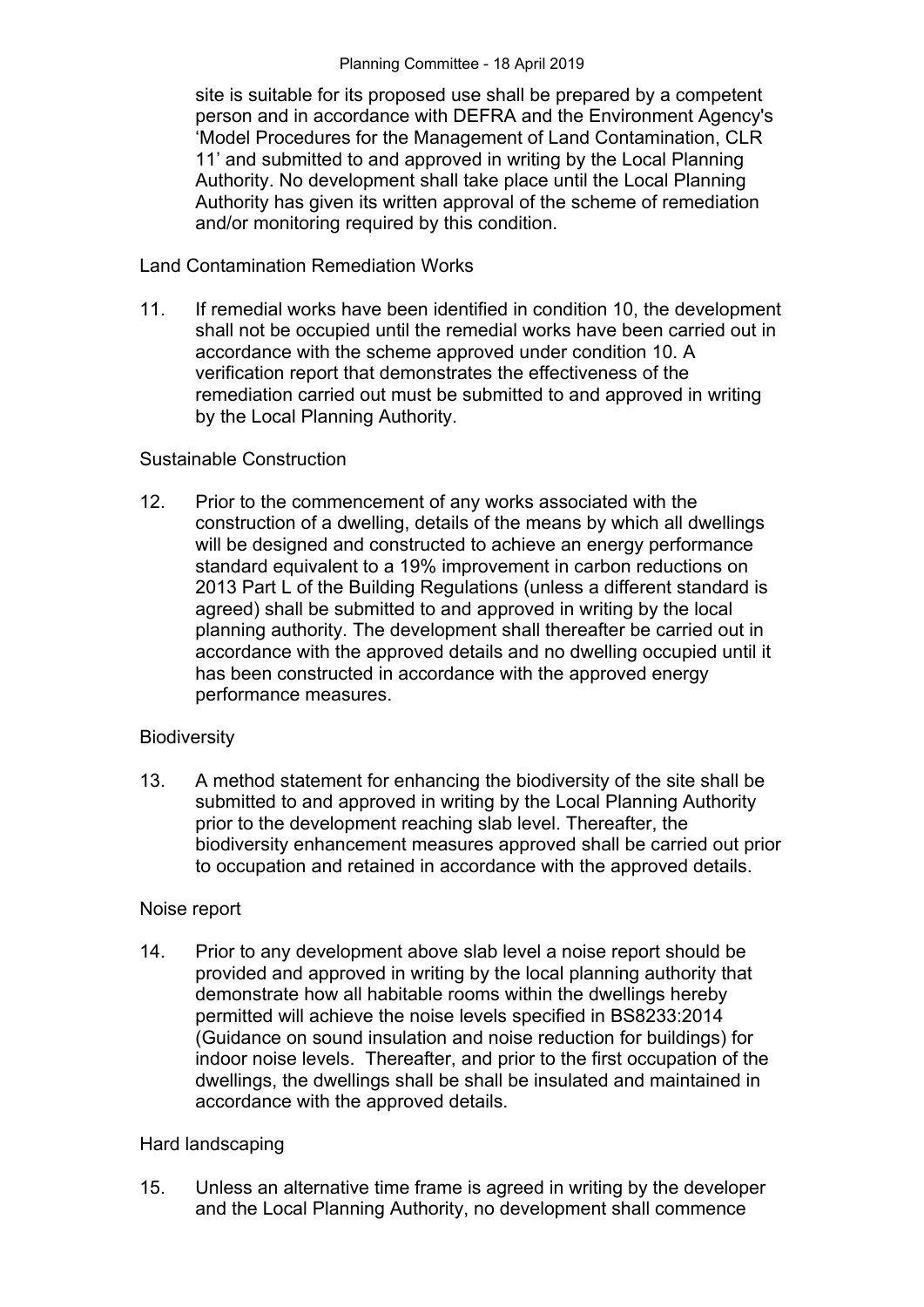#### Planning Committee - 18 April 2019

above slab level unless a scheme for the landscaping the site has been submitted to and approved in writing by the Local Planning Authority, which shall include details of the hard landscaping including hard surface areas, pavements, pedestrian areas and steps. The approved scheme shall be implemented prior to the first occupation of the development and shall be retained as such thereafter.

## Bin store

16. Prior to any works above slab level full details of the bin store enclosures shall be submitted and approved in writing by the local planning authority. The development shall thereafter be carried out in accordance with the approved details and permanently retained as ancillary to development.

## Architectural detailing

17. Notwithstanding the details shown on the approved plans, further details of the architectural detailing of the exterior of the development, together with the eaves and verge treatment, shall be submitted to and approved in writing by the Local Planning Authority prior to the construction of the building above slab level. The development shall thereafter be carried out in accordance with the approved details and shall be retained as such thereafter.

## Shop fronts

18. Prior to the installation of any shop front full details of the shop fronts shall be submitted and approved in writing by the local planning authority. The development shall thereafter be carried out in accordance with the approved details prior to the first occupation of the building and shall be retained as such thereafter.

## Schedule of materials

19. A schedule of materials and finishes to be used in the external walls and roof(s) of the building shall be submitted to and approved in writing by the Local Planning Authority prior to the construction of the building above slab level. The development shall thereafter be completed in accordance with the approved details and shall be retained as such thereafter.

## Brick Sample Panel

20. The external walls of the building shall be constructed in brickwork, of a type, colour, texture, face bond and pointing which is in accordance with sample panels (minimum 1 metre squared in size) which shall be constructed on site to be inspected and approved in writing by the Local Planning Authority before the commencement of the brickwork. The sample panels shall be constructed in a position that is protected and readily accessible for viewing in good natural daylight from a distance of 3 metres. The panel shall be retained on site for the duration of the construction contract.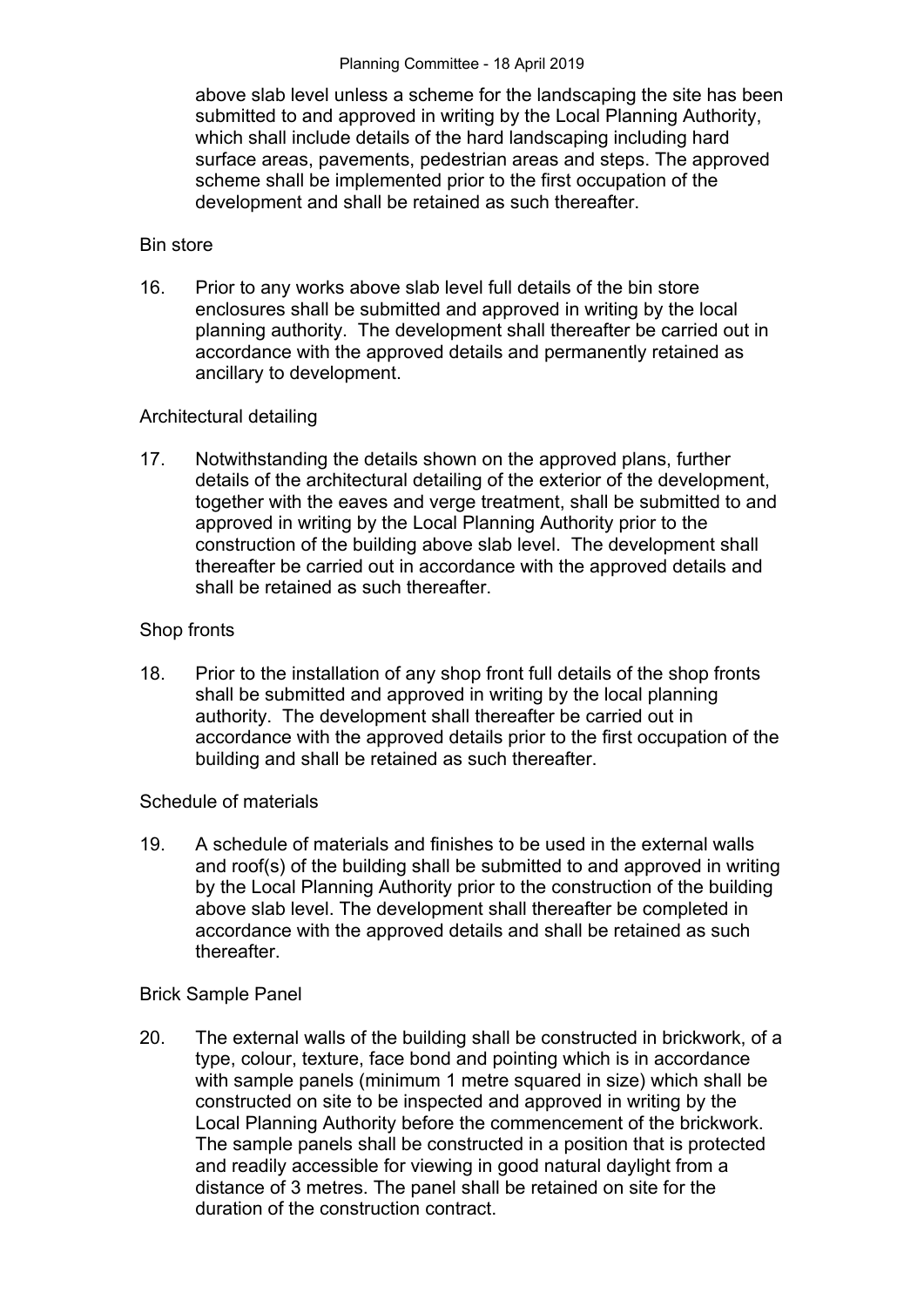## Render

21. Prior to its occupation, the external wall(s) of the element of the building shown rendered shall be rendered in accordance with a colour and texture sample which shall have first been submitted to and approved in writing by the Local Planning Authority.

## Sample of roof materials

22. Samples of the slates to be used in the covering of the roof of the buildings shall be submitted to and approved in writing by the Local Planning Authority prior to prior to the construction of the building above eaves level. The development shall be carried out in accordance with the samples so approved and shall be retained as such thereafter.

## Window and door details

23. Notwithstanding the details on the submitted plans, details of the construction, including cross sections, cill, headers, reveal and colour / finish of the proposed windows and doors to a scale of not less than 1:10 shall be submitted to and approved in writing by the Local Planning Authority prior to commencement of that work. The development shall be carried out in accordance with the approved details and shall be retained as such thereafter.

## Boundary treatments

24. Full details of the enclosures along all boundaries and within the site shall be submitted to and approved in writing by the Local Planning Authority prior to the commencement of those works. Such approved means of enclosure shall be erected prior to the first occupation of any of the buildings and shall be retained as such thereafter.

#### Cycle Parking Provision

25. Prior to the first use or occupation of the development hereby permitted, details of the covered cycle parking facilities shall be submitted to and approved in writing by the Local Planning Authority. Thereafter, the covered cycle parking facilities shall be provided prior to the first occupation of the building and permanently retained and maintained for the parking of cycles in connection with the development.

#### Parking provision

26. The proposed access and parking, turning areas shall be provided in accordance with the approved plans before first occupation of the development hereby permitted. The access, parking and turning facilities shall thereafter be retained for use in connection with the development for those purposes only.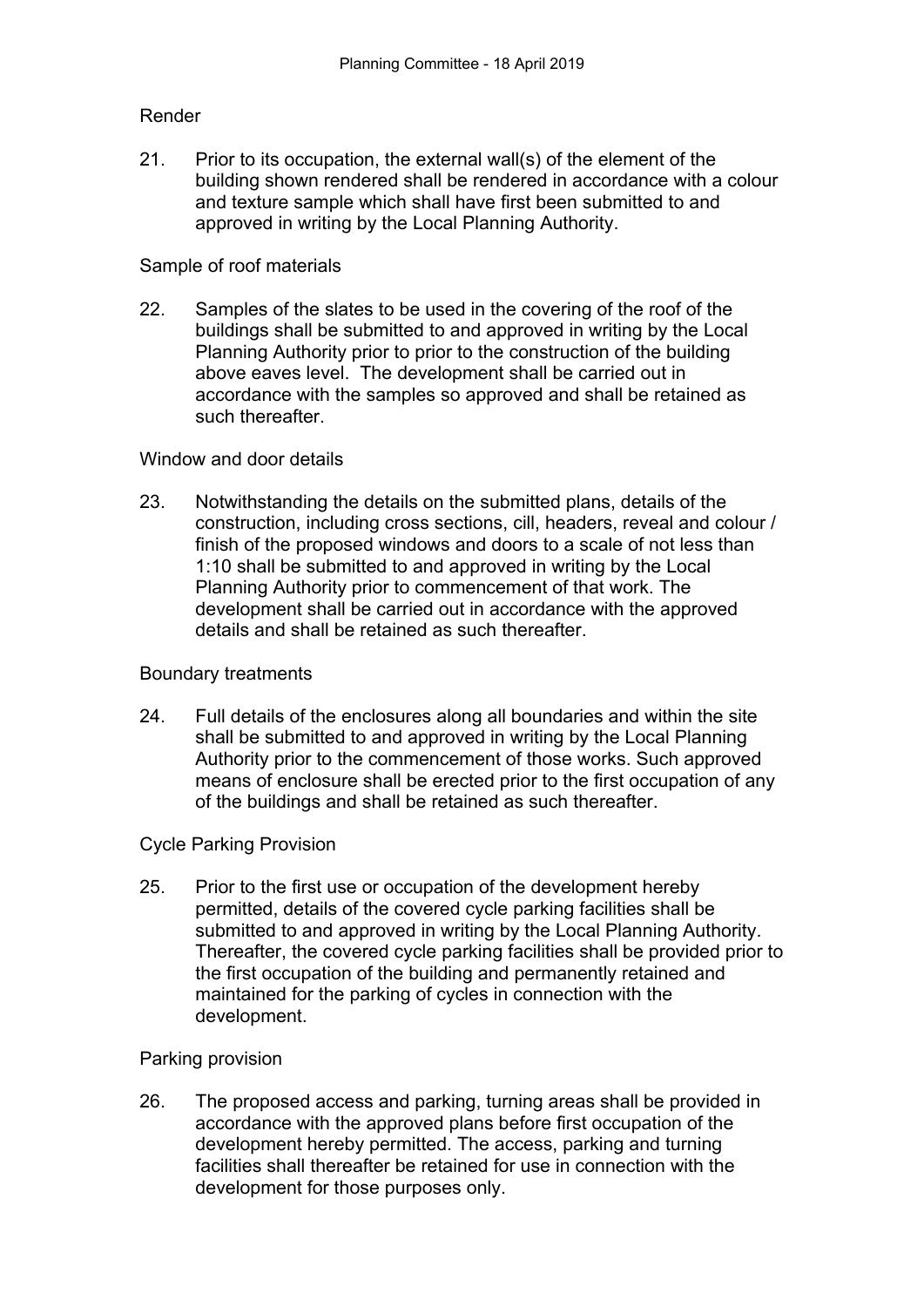## Rainwater goods

27. All rainwater gutters and downpipes, etc. shall be cast iron or aluminium manufacture and painted black unless alternative details are otherwise first approved in writing by the Local Planning Authority.

## Roof lights

28. All rooflights shall be conservation grade rooflights and shall fit flush with the plane of the roof and shall not project forward of the roof slope into which they are inserted.

## Water Efficiency

29. No dwelling shall be occupied until it has been constructed to ensure that it achieves a water efficiency limit of 110 litres person/day and shall continue to accord with such a limit thereafter.

## EV Charging points

30. No building hereby permitted shall be occupied until it has been provided with a system of ducting to allow for the future installation of electrical vehicle charging infrastructure to serve that parking space.

## Ventilation and Fume Extraction

31. A scheme for the ventilation and extraction of cooking fumes shall be submitted to and approved in writing by the Local Planning Authority prior to the commencement of the use of any part of the building as a A3 use. The approved system shall be installed and operated in accordance with the approved scheme at all times the building is in use for the purposes hereby permitted.

#### Open hours

32. Prior to the occupation of any unit for use class A3 full details of the opening hours of the use shall be submitted and approved in writing by the local planning authority. The development shall thereafter be carried out in accordance with the approved details.

Exclusion of fencing/ walls to frontage

33. Notwithstanding the provisions of Class A of Part 2, Schedule 2 of the Town and Country Planning (General Permitted Development) (England) Order 2015 (or any order revoking or re-enacting or amending that order) no gate, fence, wall or other means of enclosure shall be erected, constructed or placed in front of the front wall of any buildings and the highway at any time, without the grant of further specific planning permission from the Local Planning Authority.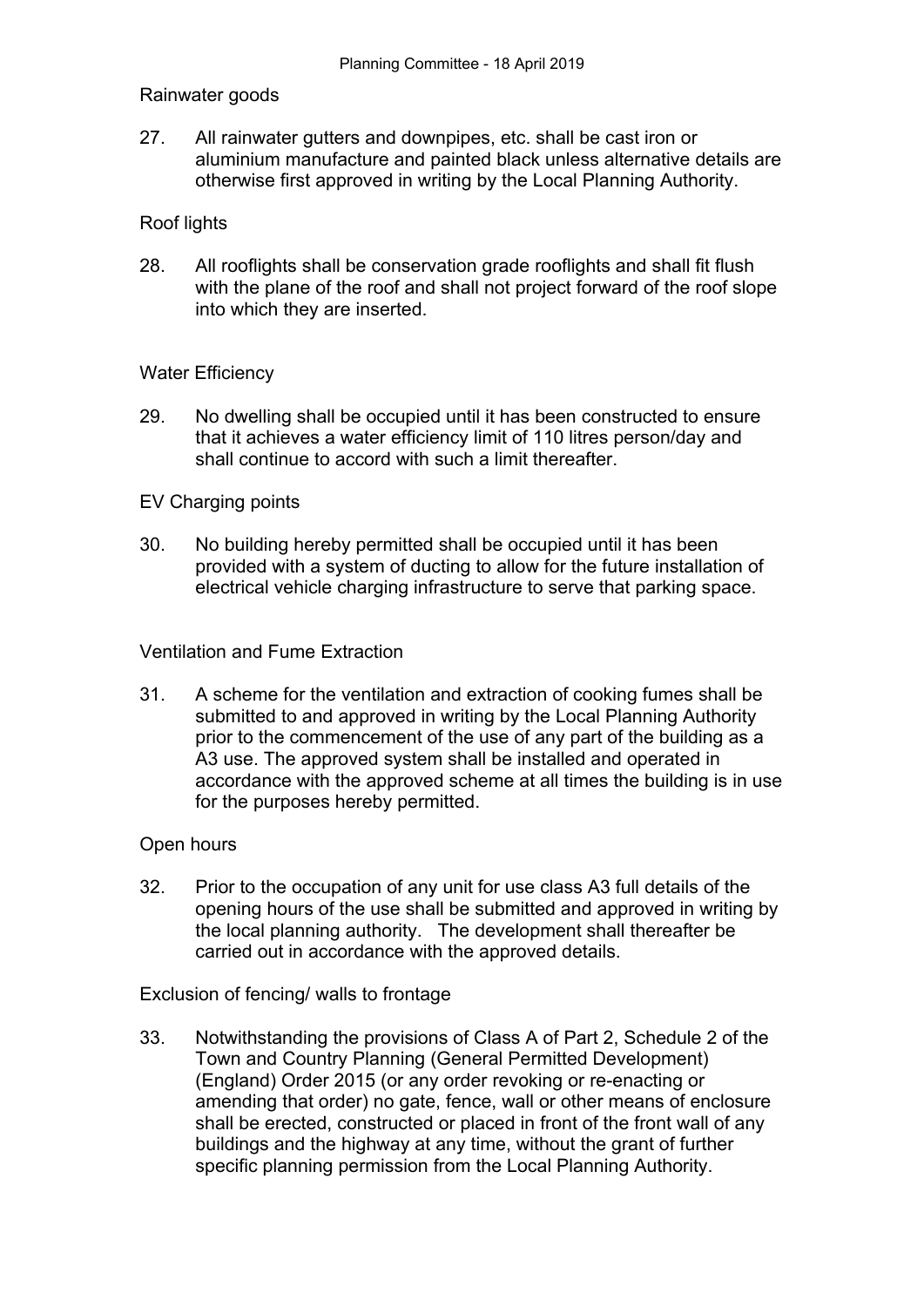# 182 **Dcs Group, Rear Pt Lxb Rp No 26, Oceans House, Noral Way, Banbury, OX16 2AA**

The Committee considered application 19/00010/F for the erection of warehouse extension, and relocation of lorry park and drivers amenity building, together with associated external works at Dcs Group, Rear Pt Lxb Rp No 26, Oceans House, Noral Way, Banbury OX16 2AA for Dcs Group.

In reaching their decision, the committee considered the officers' report and presentation.

## **Resolved**

That application 19/00010/F be approved and that authority be delegated to the Assistant Director for Planning and Economy to grant permission subject to receipt of satisfactory amended plans including transport assessment report and subject to the conditions set out below (and any amendments to those conditions as deemed necessary)

## **CONDITIONS**

## Time Limit

1. The development to which this permission relates shall be begun not later than the expiration of three years beginning with the date of this permission.

## Compliance with Plans

2. Except where otherwise stipulated by conditions attached to this permission, the development shall be carried out strictly in accordance with the following plans and documents: Location Plan (1988/602); Proposed Site Plan (1988/604); Proposed Floor Plan (1988/605) and Proposed Elevations (1988/606).

## Drainage strategy

3. Prior to the first occupation of the development hereby approved, the sewage disposal/drainage works to serve it (as shown on drawing no. 2018 – 204 – 100) shall be completed and operational and the development connected thereto.

## Sustainable construction

4. All buildings hereby approved shall be constructed to achieve at least a BREEAM 'Very Good' rating based on the relevant BREEAM standard for that building type applicable at the time of the decision.

## Travel Plan

5. The Workplace Travel Plan prepared by David Tucker Associates dated 3rd April 2019 shall be implemented and carried out in accordance with the recommendations set out in Table 3.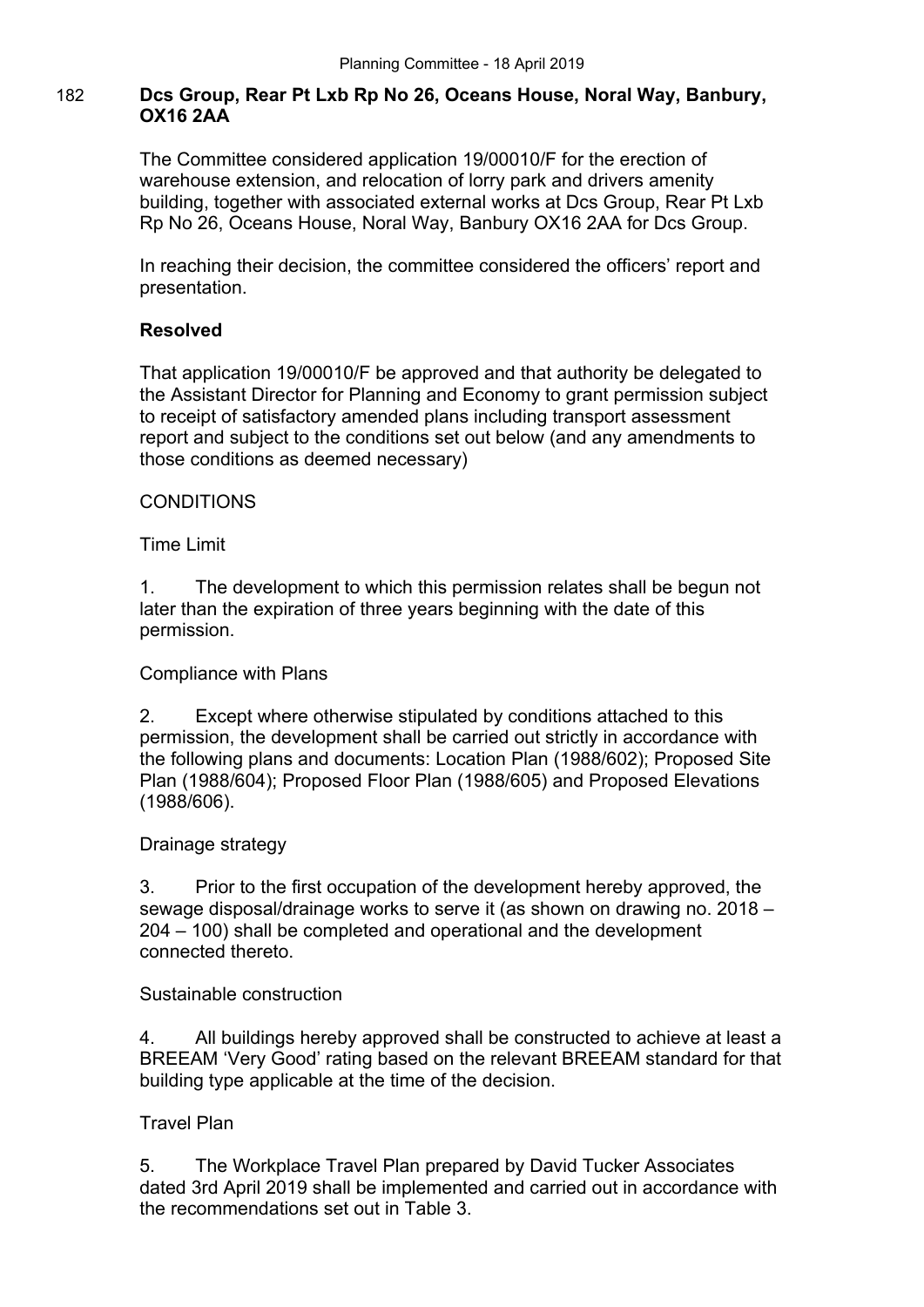6. The development hereby approved shall be carried out in accordance with the mitigation recommendations set out in sections MM1, MM2, MM3, MM5 and MM6 of the Ecological Appraisal carried out by Aspect Ecology dated March 2019.

# Landscape and Ecological Management Plan

7. Prior to the commencement of the development hereby approved, a Landscape and Ecology Management Plan (LEMP) to include the biodiversity enhancement measures outlined within sections EE1 – EE7 inclusive of the Ecological Appraisal carried out by Aspect Ecology dated March 2019 submitted with the application and to include details of landscaping, planting schedules and ongoing management and funding, shall be submitted to and approved in writing by the Local Planning Authority. Thereafter the development shall be carried out in accordance with the approved LEMP.

# Lighting strategy

8. Prior to the commencement of the development hereby approved, an updated lighting strategy, to include the recommendations outlined within section MM4 of the Ecological Appraisal carried out by Aspect Ecology dated March 2019, shall be submitted to and approved in writing by the Local Planning Authority. Thereafter, the works shall be carried out in accordance with the approved details.

# Construction Environment Management Plan

9. Prior to the commencement of the development, a Construction Environment Management Plan (CEMP), which shall include details of the measures to be taken to ensure construction works do not adversely affect residential properties on, adjacent to or surrounding the site together with details of the consultation and communication to be carried out with local residents shall be submitted to and approved in writing by the Local Planning Authority. Thereafter the development shall be carried out in accordance with approved CEMP.

# Land contamination: Intrusive investigation

10. Prior to the commencement of the development hereby permitted, a comprehensive intrusive investigation in order to characterise the type, nature and extent of contamination present, the risks to receptors and to inform the remediation strategy proposals shall be documented as a report undertaken by a competent person and in accordance with DEFRA and the Environment Agency's 'Model Procedures for the Management of Land Contamination, CLR 11' and submitted to and approved in writing by the Local Planning Authority. No development shall take place unless the Local Planning Authority has given its written approval that it is satisfied that the risk from contamination has been adequately characterised as required by this condition.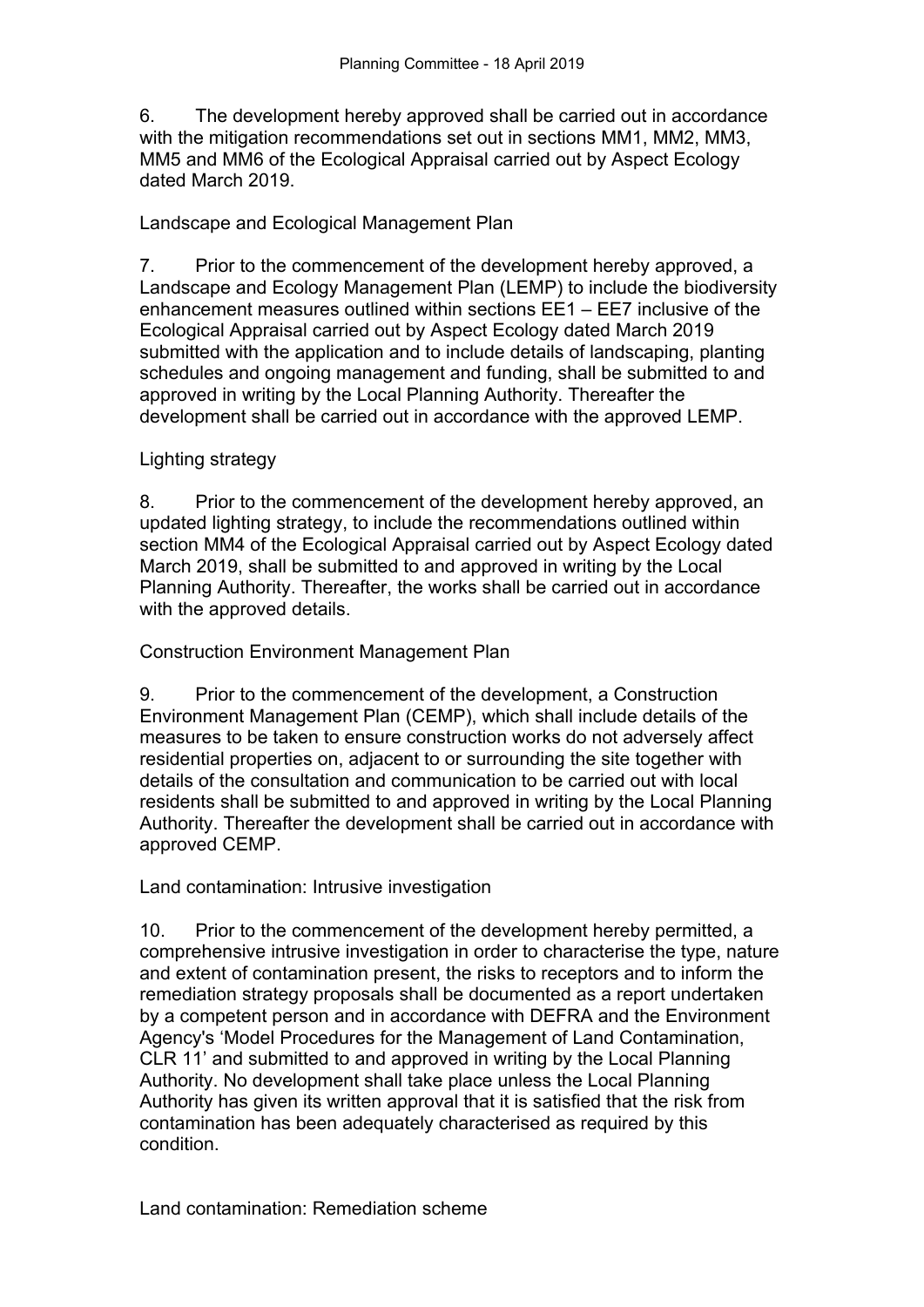11. If contamination is found by undertaking the work carried out under condition 9, prior to the commencement of the development hereby permitted, a scheme of remediation and/or monitoring to ensure the site is suitable for its proposed use shall be prepared by a competent person and in accordance with DEFRA and the Environment Agency's 'Model Procedures for the Management of Land Contamination, CLR 11' and submitted to and approved in writing by the Local Planning Authority. No development shall take place until the Local Planning Authority has given its written approval of the scheme of remediation and/or monitoring required by this condition.

Land contamination: Carry out remediation

12. If remedial works have been identified in condition 10, the development shall not be occupied until the remedial works have been carried out in accordance with the scheme approved under condition 10. A verification report that demonstrates the effectiveness of the remediation carried out must be submitted to and approved in writing by the Local Planning Authority.

Land contamination not previously found

13. If, during development, contamination not previously identified is found to be present at the site, no further development shall be carried out until full details of a remediation strategy detailing how the unsuspected contamination shall be dealt with has been submitted to and approved in writing by the Local Planning Authority. Thereafter the remediation strategy shall be carried out in accordance with the approved details.

## 183 **Motor Fuel Ltd, Bloxham Service Station, South Newington Road, Bloxham, OX15 4QF**

The Committee considered application 19/00245/ADV for a retrospective application for 2 No externally illuminated fascia signs (Londis) at Motor Fuel Ltd, Bloxham Service Station, South Newington Road, Bloxham, OX15 4QF for Motor Fuel Group.

Amanda Baxter, a neighbour to the application site, addressed the committee in objection to the application.

Councillor Heath proposed that application 19/00245/ADV be refused as the advertisements are contrary to Policy ESD15 of the Cherwell Local Plan 2011 - 2031 Part 1, Saved Policy ENV1 of the Cherwell Local Plan 1996, Policies BL9, BL10 and BL11 of the Bloxham Neighbourhood Plan 2015 - 2031 and Government guidance contained within the National Planning Policy Framework. Councillor Pickford seconded the proposal.

In reaching their decision the committee considered the officers' report, presentation, written update and address of the public speaker.

# **Resolved**

That application 19/00245/ADV be refused for the following reason: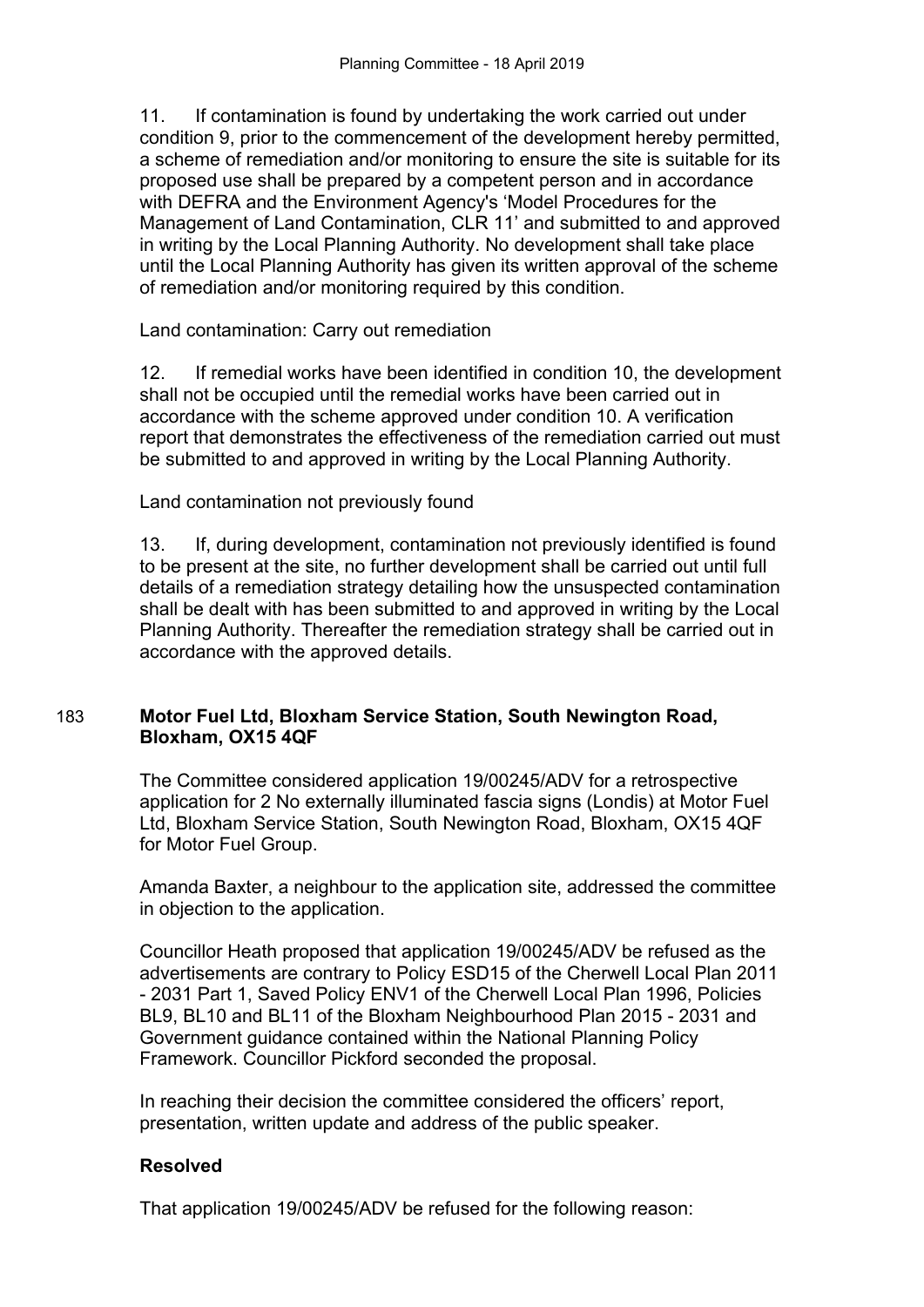1. The advertisements, by reason of their size, siting and level of illumination would result in harm being caused to the character and appearance of the village of Bloxham and the amenities of the occupiers of Killowen House and 1 Hartshill Close. The advertisements are therefore contrary to Policy ESD15 of the Cherwell Local Plan 2011 - 2031 Part 1, Saved Policy ENV1 of the Cherwell Local Plan 1996, Policies BL9, BL10 and BL11 of the Bloxham Neighbourhood Plan 2015 - 2031 and Government guidance contained within the National Planning Policy Framework.

## 184 **Park Farm Agricultural Barn, New Street, Deddington**

The Committee considered application 19/00082/DISC for the discharge conditions 3 (stone sample), 8 (contamination present) and 9 (scheme of remediation) of 18/00971/F at Park Farm Agricultural Barn, New Street Deddington for Mr & Mrs Bryn Williams.

In reaching their decision, the committee considered officers report and presentation.

## **Resolved**

That application 19/00082/DISC be approved and that authority be delegated to the Assistant Director for Planning and Economy to approve the details submitted subject to the amendments considered necessary by officers as summarised in the report.

# 185 **Park Farm Agricultural Barn, New Street, Deddington**

The Committee considered application 19/00095/DISC for the Discharge conditions 3 (stone sample) of 18/00972/LB at Park Farm Agricultural Barn, New Street Deddington for Mr & Mrs Bryn Williams.

In reaching their decision, the committee considered officers report and presentation.

## **Resolved**

That application 19/00095/DISC be approved and that authority be delegated to the Assistant Director for Planning and Economy to approve the details submitted subject to the amendments considered necessary by officers as summarised in the report.

# 186 **Part Land East And Adj To Roundabout At Junction Of Bicester Road, Launton**

The Committee considered application 19/00163/F for the erection of accommodation building and associated ancillary external works to accommodate gas fuelled demand response electric generation facility to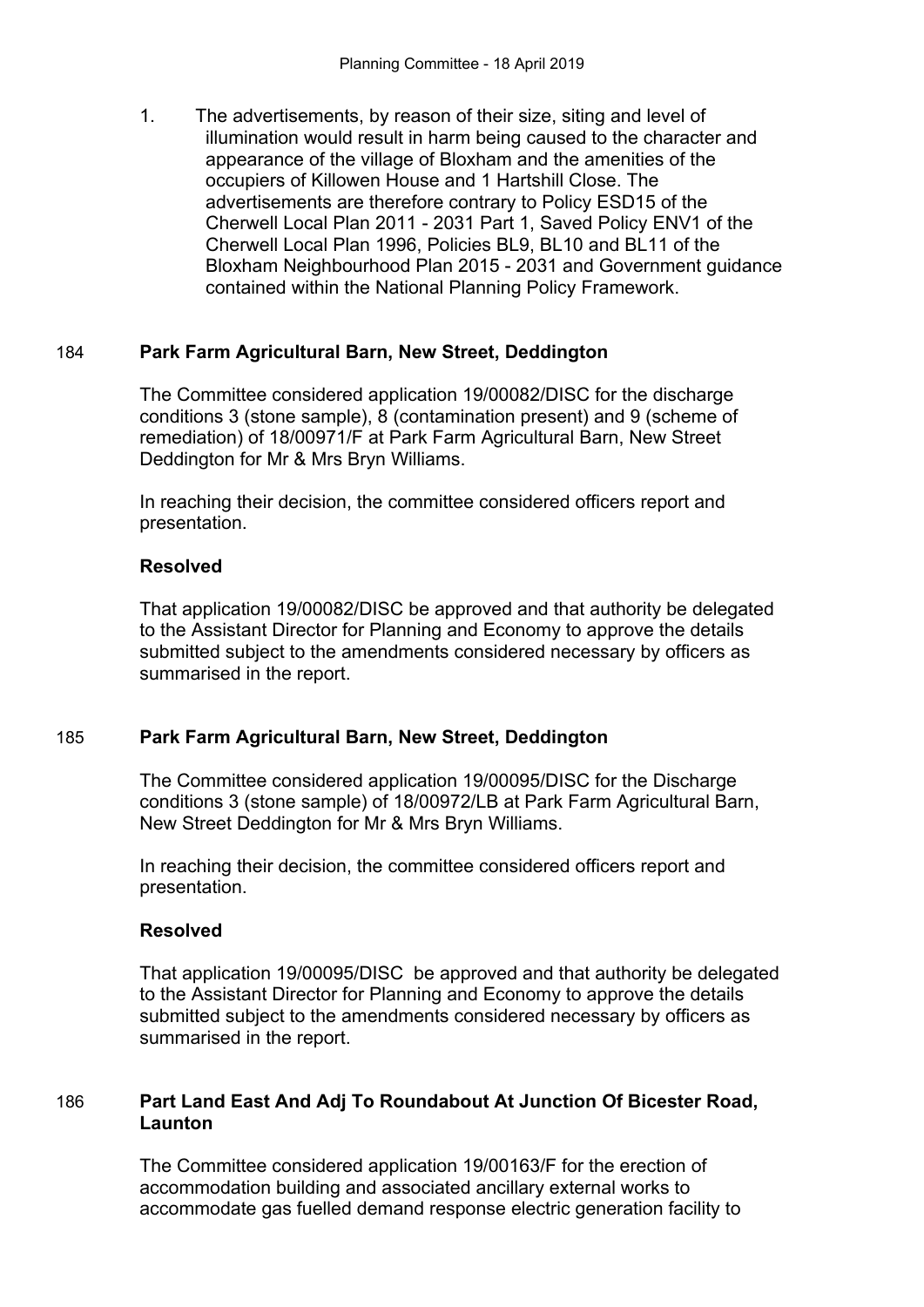support the National Grid Part at Land East And Adj To Roundabout At Junction Of Bicester Road, Launton for Powersun Ltd - Mr I Brent-Smith.

In introducing the report, the Senior Planning Officer referred the committee to the written update and the change of recommendation. The Senior Planning officer explain that in regards to the recent appeal, should it be valid, the LPA would be unable to make a determination on the application, but the Planning Committee should be invited to say what decision they would have reached. If the appeal is invalid and not accepted by PINS, the Committee's decision would form its determination on the application. As such the recommendation is changed from 'refusal' to the below, depending on whether the appeal turns out to be valid or not.

Simon Turner, on behalf of Launton Parish Council, addressed the committee in objection to the application.

In reaching their decision, the committee considered the officers report, presentation and address of the public speaker.

That authority be delegated to the Assistant Director for Planning and Economy to either:

- a. If the appeal is invalid, refuse planning permission for the reasons outlined in the committee report; OR
- b. If the appeal is valid, to inform PINS that the local planning authority would have refused planning permission for the reasons outlined in the committee report.

## 187 **Appeals Progress Report**

The Assistant Director for Planning Policy and Development submitted a report which informed Members on applications which had been determined